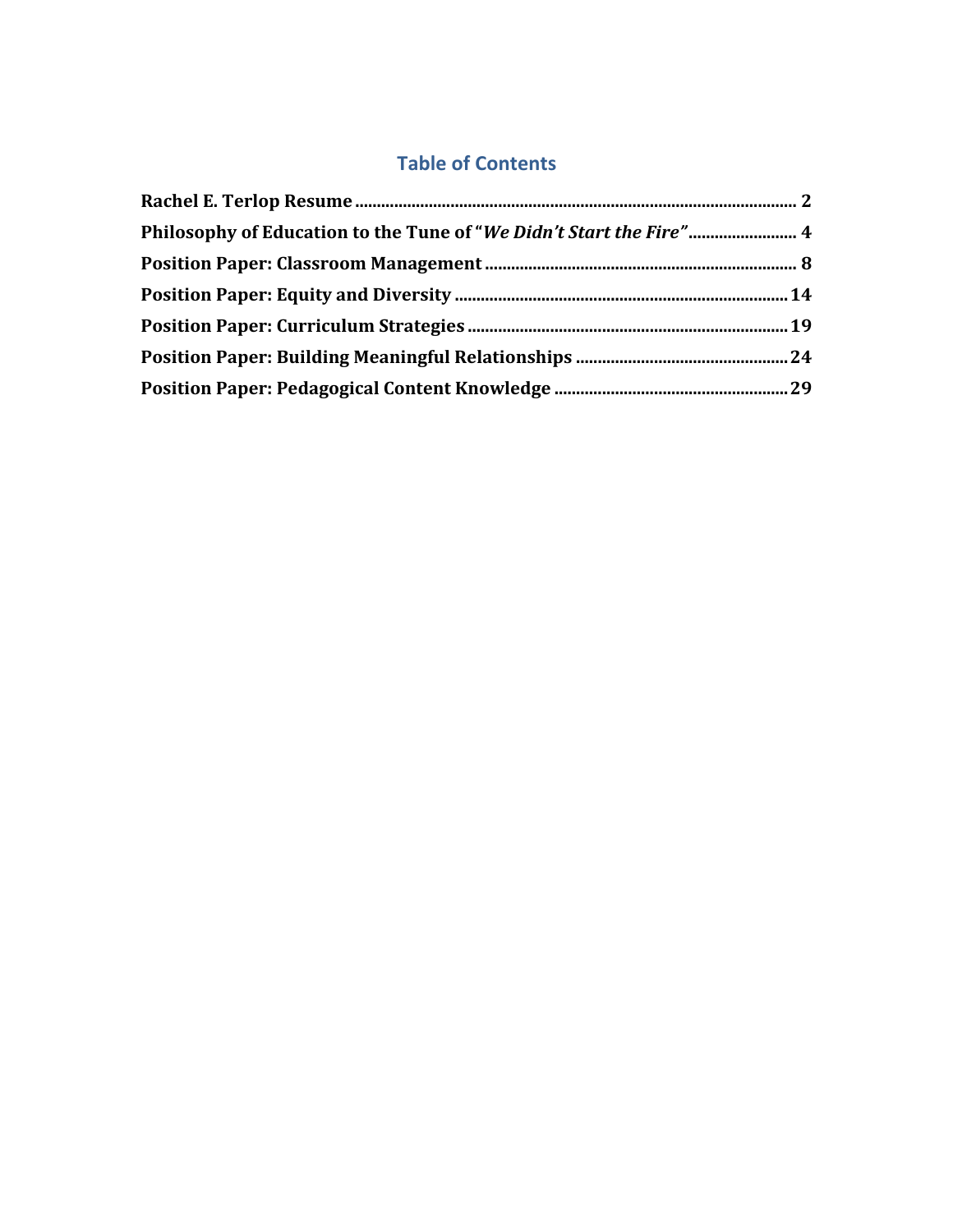## **Rachel E. Terlop Resume**

ResTerlop@gmail.com (614) 209-1289 1501 North Highview Lane, Apt. 413 Alexandria, VA 22311

### **PROFESSIONAL PROFILE**

Aspiring Early Childhood educator passionate about helping students achieve academic success through making use of multiple intelligences; demonstrates success with differentiated instruction and assessment; ability to establish positive and meaningful rapport with students, parents and staff.

#### **TEACHING LICENSURE**

*Early Childhood Education, Grades K-3 Generalist Endorsement, Grades 4-5 Praxis Endorsements:* Reading Specialist, ECE Special Education, Special Education K-12

#### **GRADUATE EDUCATION**

**Trinity Washington University,** Washington, D.C. *Masters in Early Childhood Education,* May 2017

#### **UNDERGRADUATE EDUCATION AND HONORS**

**Baldwin Wallace University, Berea, OH Bachelor of Science,** May 2013<br> **Major:** Early Childhood Education **Endorsement:** Generalist **Major:** Early Childhood Education

#### **TEACHING EXPERIENCE**

**First Grade Inclusion Teacher, Early Childhood –** August 2015 – Present **Amidon-Bowen Elementary School,** Washington, D.C.

- v Highly-Effective Teacher, as determined via IMPACT Evaluation
- v Daily differentiated lessons for Guided Reading, Close Reading, and Mathematics (Eureka)
- $\bullet$  Differentiated center activities, ELA and Math, for students based on data collection
- v Collaborated with grade level partner teachers, and Special Education teachers, during weekly Professional Development (LEAP)
- v Co-Chair of Culture and Climate, Hospitality Committee and STEM Night
- $\triangleleft$  Afterschool tutoring sessions for students significantly below grade level
- v Professional development for City Year Corp members on teaching to multiple intelligences

#### **Self-Contained Autism Teacher, Early Childhood –** June 2016 – July 2016 **Amidon-Bowen Elementary School,** Washington, D.C.

- v Planned center activities for students based around IEP needs
- $\bullet$  Collaborated with five paraprofessionals to ensure IEP goals were used to drive instruction, and data was collected on a daily basis

#### **Year 3 Form Teacher, Early Childhood –** August 2014 – July 2015 **Kenton College Preparatory School,** Nairobi, Kenya

- v Planned and carried out lessons for all major subject areas, including Art and Social Skills, whilst aligning to IAPS Standards and British National Curriculum
- $\bullet$  Differentiated instruction within lessons, accommodating all documented needs
- \* Participated in weekly Professional Development meetings with Year 3 and Junior School team members to enhance learning experiences
- v Planned and carried out Junior and Senior school activities; ballroom dancing and singing
- v Co-lead of props in the Senior School production of *Bugsy Malone*

#### **Long Term Substitute, Early Childhood, Grade 5 –** April 2014 – June 2014 **Liberty Elementary School,** Frederick, MD

- Planned and carried out lessons for all major subject areas using the Common Core Curriculum<br>Participated in weekly Professional Learning meetings with Grade 5 team members
- Participated in weekly Professional Learning meetings with Grade 5 team members

#### *Teacher, 4 Year Old Kindergarten* August 2013 - March 2013 *Green Bay, WI* **Howard Suamico School District Partnership Program**, **Good Shepherd Preschool**

- v Implemented the Gradual Release of Responsibility teaching model for student independence
- $\bullet$  Collaborated on a regular basis with a co-teacher and team of 4K teachers within the school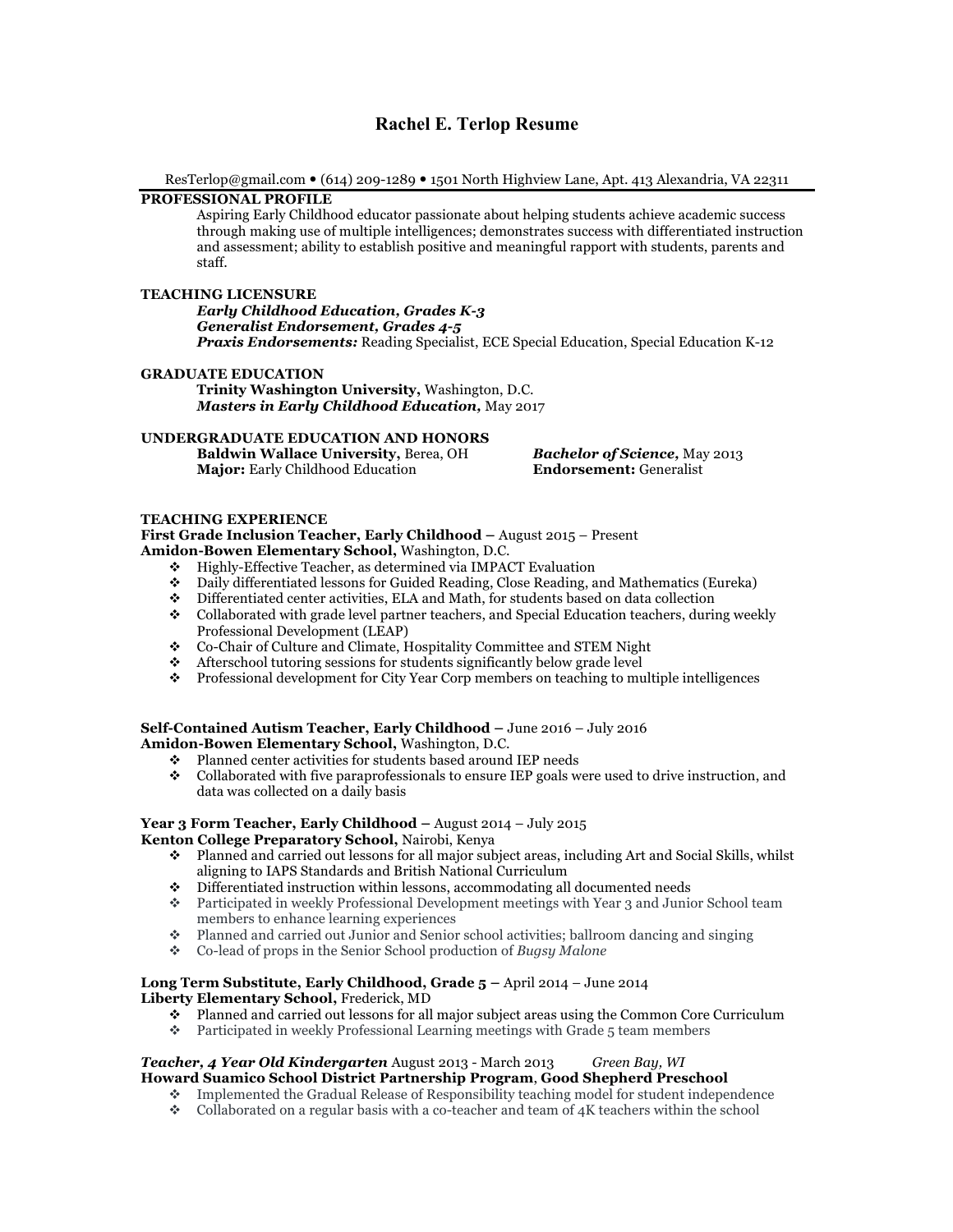- $\bullet$  Participated in PLCs with surrounding schools to build foundation skills for the Creative Curriculum
- v Communicated with parents about student progress through weekly newsletters, social media, emails and personal conferences

*Teacher Candidate,* **Early Childhood, Grade 3** – Spring 2013 **Liberty Elementary School,** North Ridgeville, OH

*Teacher Candidate,* **Early Childhood, Grade 5** – Spring 2013 **Liberty Elementary School,** North Ridgeville, OH

*Methods Experience Teacher Candidate,* **Early Childhood, Grade K** – Fall 2012 **Independence Primary School,** Independence, OH

#### *Methods Experience Teacher Candidate,* **Generalist Endorsement, Grades 4/5** – Spring 2012 **Olmsted Falls Intermediate School,** Olmsted Falls, OH

#### **RELATED TEACHING EXPERIENCE**

- **Tutor,** Winter 2012 Spring 2013 Self-Employed, Berea, OH
	- $\bullet$  Provide one-on-one tutoring sessions for an Elementary student diagnosed with ADHD, ED, and juvenile diabetes.
	- $\bullet$  Receive regular weekly progress reports from classroom teacher and tailor instruction to meet needs.

*Childcare Provider,* Summer 2009 - 2013 Self-Employed, Powell, OH

 $\div$  Full time childcare provider during summer and winter months, for girls ages 3 and 6

#### **LEADERSHIP**

#### **Maryland Association of Teacher Educator (MATE),** *April 2017*

v Winner of the 2017 Distinguished Teacher of the Year Award via Trinity Washington University

- **The Learner Research Network,** *July 2017*
	- $\div$  Speaker at the conference in Honolulu, HI
		- v Leading Focused Discussion, "The Effect of Gross-Motor Movement on Decoding Ability: Using The Wilson Language Fundations Phonics Curriculum"
- **Panelist for National Early Childhood Workforce,** September 19, 2016
	- v Spoke with five professionals on a panel about the state of Early Childhood Education in the Washington, D.C., Virginia, and Maryland area
- Represented the public school sector in the dialogue
- **Speaker at ACEI Global Summit on Childhood,** March 2016
	- \* Traveled to Costa Rica to present at the ACEI Global Summit on Childhood
	- $\bullet$  Presented for 90 minutes on the importance of utilizing nature in the education of children
- **Nominee for Life Changer of the Year,** September 2015 & 2016
- v Nominated two consecutive years for Life Changer of the Year award
- **Donor's Choose Grant Writer,** September 2015 Present

### To date, raised over \$11,000 for innovative classroom materials

#### **Finalist in Steve Spangler's Teacher Passion Project,** October 2014

 $\bullet$  Nominated and received 3<sup>rd</sup> place in competitive teacher competition earning funding for Science education.

### **PROFESSIONAL DEVELOPMENT**

- **LEAP Weekly Professional Development** Washington, DC *2016-2017*
	- Attend and participate in weekly collaborative professional development sessions<br>Participate in classroom observations, and debrief with LEAP coach to create inter-Participate in classroom observations, and debrief with LEAP coach to create intentional next steps, based on data, to promote student growth

#### **Steve Spangler Science - Science in the Rockies** Denver, CO *Summer 2013*

- v Attended three-day intensive hands-on Science training, centered around inquiry and standards-based activities.
- **•** Developed and discussed activities to encourage investigation and strengthen critical thinking skills.<br> **ID's KidMin Conference, Children's Christian Ministries, Columbus, OH** Fall 2013

**Group's KidMin Conference, Children's Christian Ministries,** Columbus, OH *Fall 2013*

- **◆** Attended three-day conference focused on Christian education.<br>► Focused on promoting a classroom environment, centered arou
	- Focused on promoting a classroom environment, centered around Christian values, by focusing on relationships, conversation, relevance and innovation.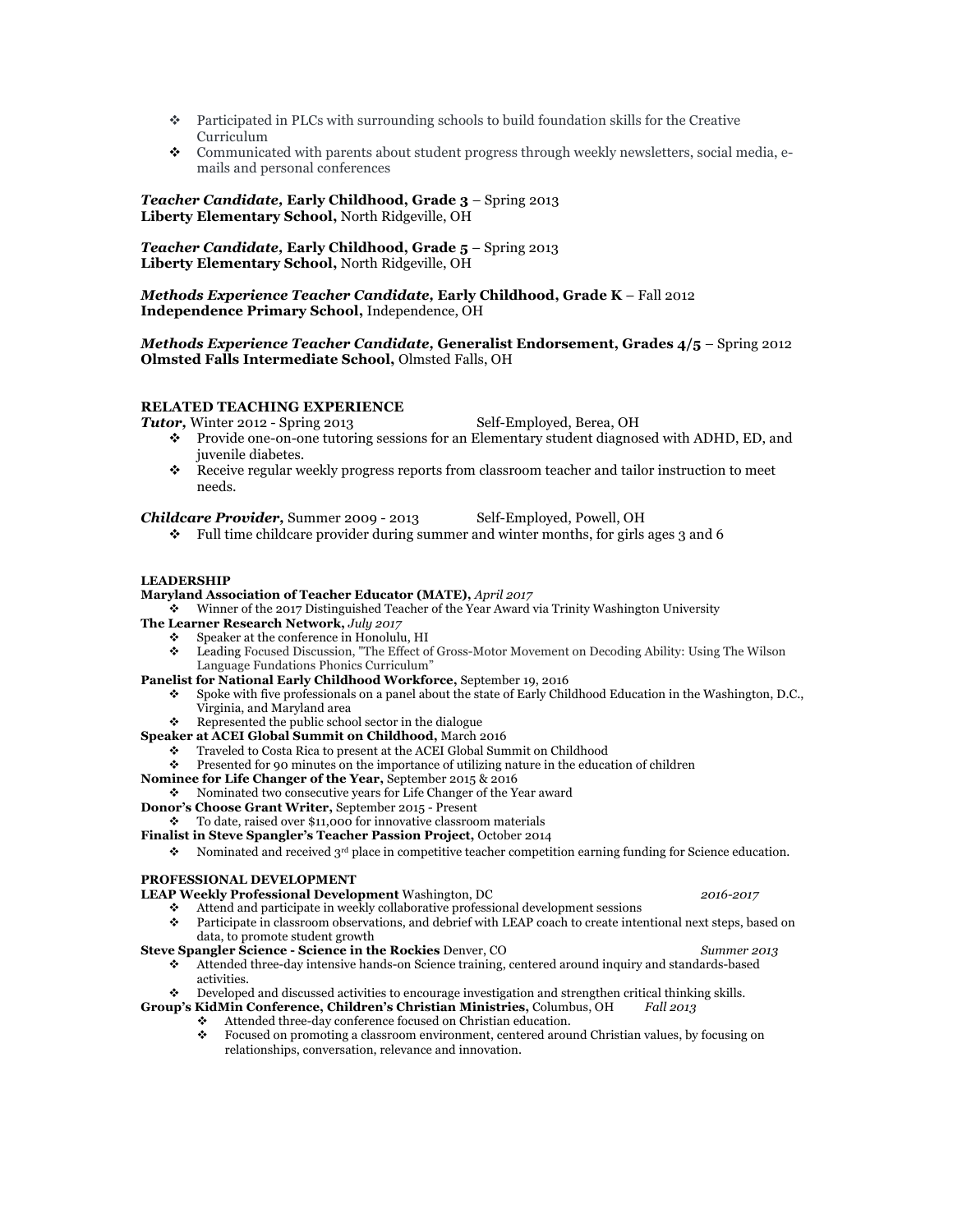### **Philosophy of Education to the Tune of "***We Didn't Start the Fire"*

Everyone is worthwhile and capable of learning.

Learning comes from problem solving and experiences.

Howard Gardner says that we learn through multiple means;

Kinesthetic, visual, nature-based, logical.

Human potential lies in the fact that people have a

Unique blend of capabilities and skills. ("Multiple Intelligence Theory").

Using each one of these, multiple intelligences

When I teach, to unique children, they are engaged.

Any student can learn.

When I scaffold lessons, and do weekly check-ins.

Any student can grow,

In their math or reading, if I assess what's needed.

Classroom atmosphere is key; feeling safe and loved when we

Listen to our peers and share our goals for the week.

"When significant people use significant words

And actions, they increase the likelihood

Of eliciting positive behaviors from other people," (Wong & Wong, pg 75) and

Then children feel heard, loved and cherished, understood and cared for.

Feeling valued in my classroom starts when you come in the door.

To lead my students to success,

I have to know them, and their motivations.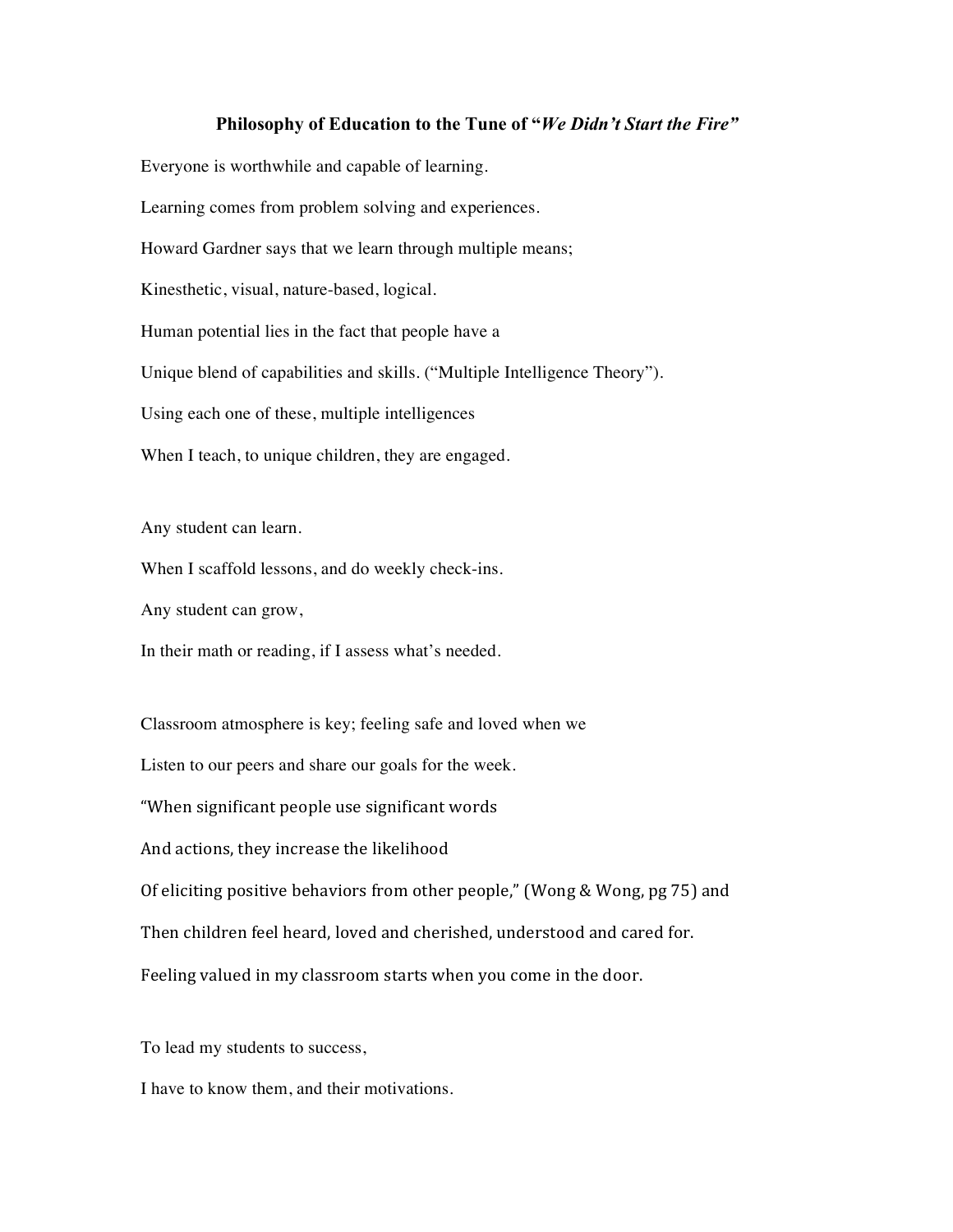"Learning is an active process," (Yilmaz, pg. 167)

I do acknowledge student's prior knowledge.

Pre-assess, making goals, checking in on how we grow- "Harvest student data to improve student achievement," (Wong & Wong, pg.30). Data in reading and math, tracking student's learning path Leads to intervention that has deep intention.

Facilitating learning as the instructor,

Children work and navigate as the constructors.

"Students can freely build their deep understanding

of the subject matter," (Li & Gou, pg. 4) – a meaningful experience!

"The more time students work

Together and the more responsibilities

Students take for their work,

The greater the learning that takes place," (Wong & Wong, pg. 212).

The constructivist approach I take has made my class

Environment a haven for learning.

Scaffolding, movement breaks, work that student's undertake,

Bite sized feedback for students to then unpack.

Social stories teach respect, children thriving - the effect

Thoughtful teaching, every day, what else do I have to say?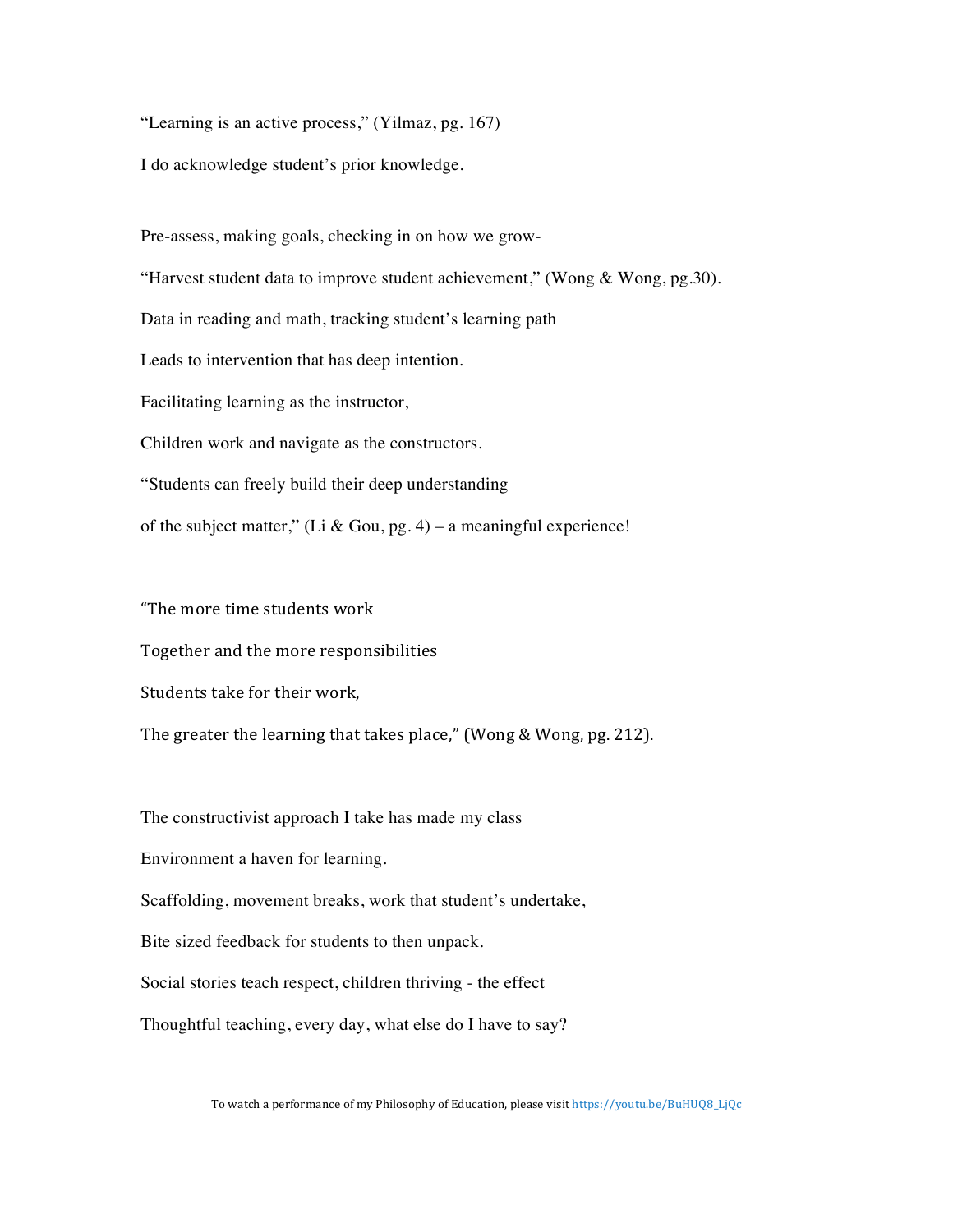### References

D. (Director). (2009, April 4).*[Instrumental]We Didn't Start the Fire*[Video file]. Retrieved January 27, 2017, from https://www.youtube.com/watch?v=YnhmOvXxUYU

Howard Gardner's Theory of Multiple Intelligences. (n.d.). Retrieved November 10, 2015, from http://moodle.trinitydc.edu/pluginfile.php/446169/mod\_resource/content/1/ howard\_gardner\_theory\_multiple\_intelligences.pdf/

Li, L., & Guo, R. (2015). A student-centered guest lecturing: A constructivism approach to promote student engagement. *Journal of Instructional Pedagogies, Volume 15*. Retrieved November 10, 2015, from http://files.eric.ed.gov/fulltext/EJ1060070.pdf/

- Wong, Harry K., and Rosemary T. Wong. *The first days of school: how to be an effective teacher*. Mountain View, CA: Harry K. Wong Publications, 2009. Print.
- Yilmaz, K. (2008). Constructivism: Its Theoretical Underpinnings, Variations, and Implications for Classroom Instruction. *Constructivist Suggestions*. Retrieved January 27, 2017, from http://files.eric.ed.gov/fulltext/EJ798521.pdf/
- S. (n.d.). Multiple Intelligence Theory. Retrieved January 31, 2017, from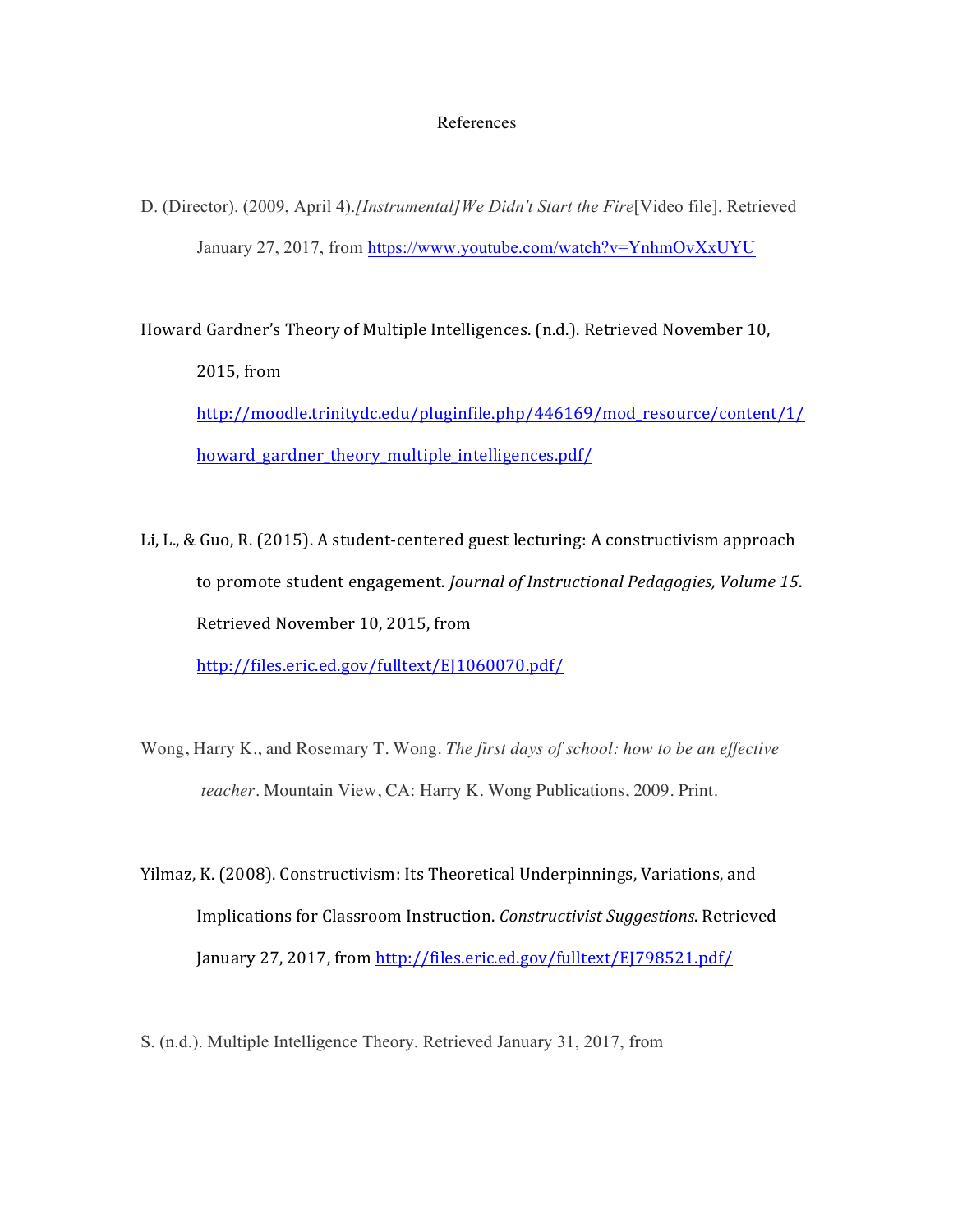https://pdfs.semanticscholar.org/afc3/92e9da40d82a596076ea2417163e2a2a8592.pdf

?\_ga=1.88857682.873991474.1486070764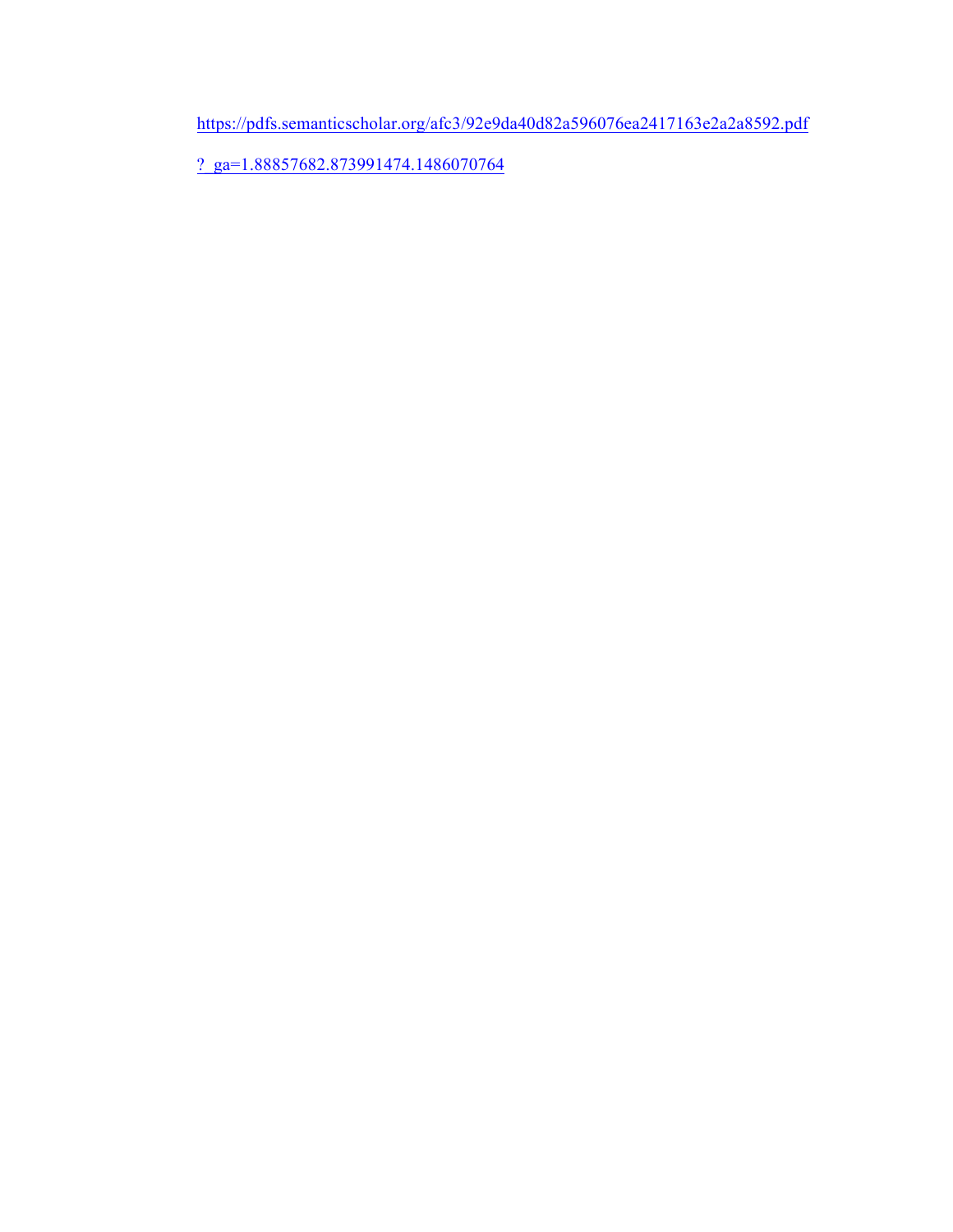# **Position Paper: Classroom Management**

Rachel Terlop

Trinity Washington University

Dr. Tamyka Morant

EDTE 689

April 27, 2017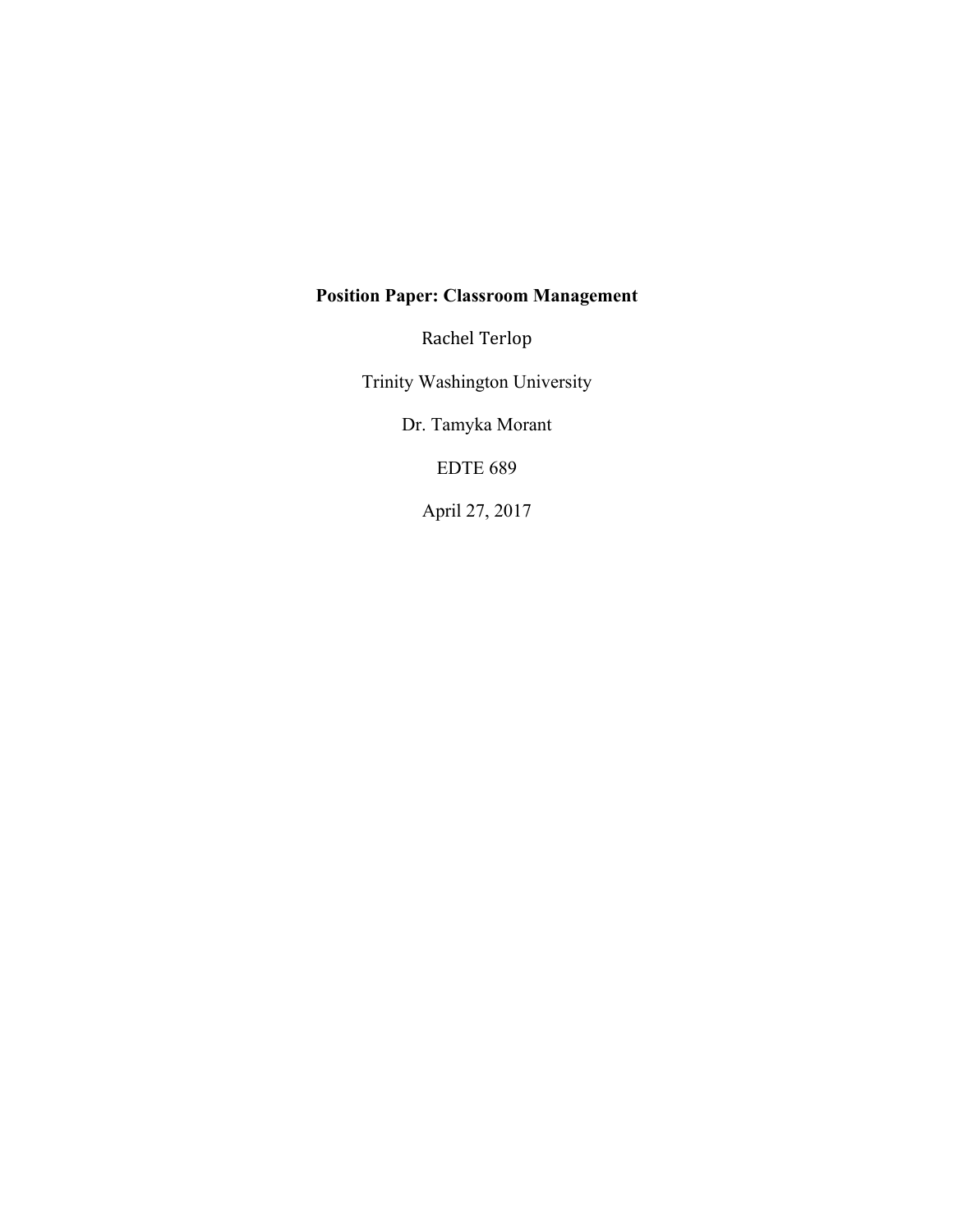### **Position Statement**

An appropriate behavior management system in an Early Childhood Education classroom setting begins with a positive and nurturing environment. To set up this positive classroom environment, teachers must support the creation of appropriate classroom rooms, model the expected behavior, and then reteach and reinforce the expected behavior consistently. In addition to this technical side of behavior management, teachers must align the physical environment of the classroom and the daily schedule in a way that supports students' social-emotional growth. Hemmeter et. Al. (2008) suggests teachers should spend time "Designing a schedule that minimizes transitions and maximizes the time children spend engaged in developmentally appropriate activities is the first step in decreasing challenging behavior" (p. 1). By designing such a schedule, reinforcing and reinforcing and re-teaching expected behavior, and creating a physical environment that is comfortable for students, a classroom can be positively managed.

## **Support**

Over the course of the school day, there are less-structured periods of the day that fall between learning. When one activity is ending, and another activity is beginning, the expectations for children must be as clear as all other moments in the day, or else challenging behavior can creep in. "Children's challenging behavior during transitions may be related to how program staff structure, schedule, and implement transitions," (Hemmeter et. Al, 2008). First, staff should look at the schedule and see if there are any unnecessary transitions from one activity to another, and assess how students are moving from one activity to the next. Do all students have to move at the same time? Where do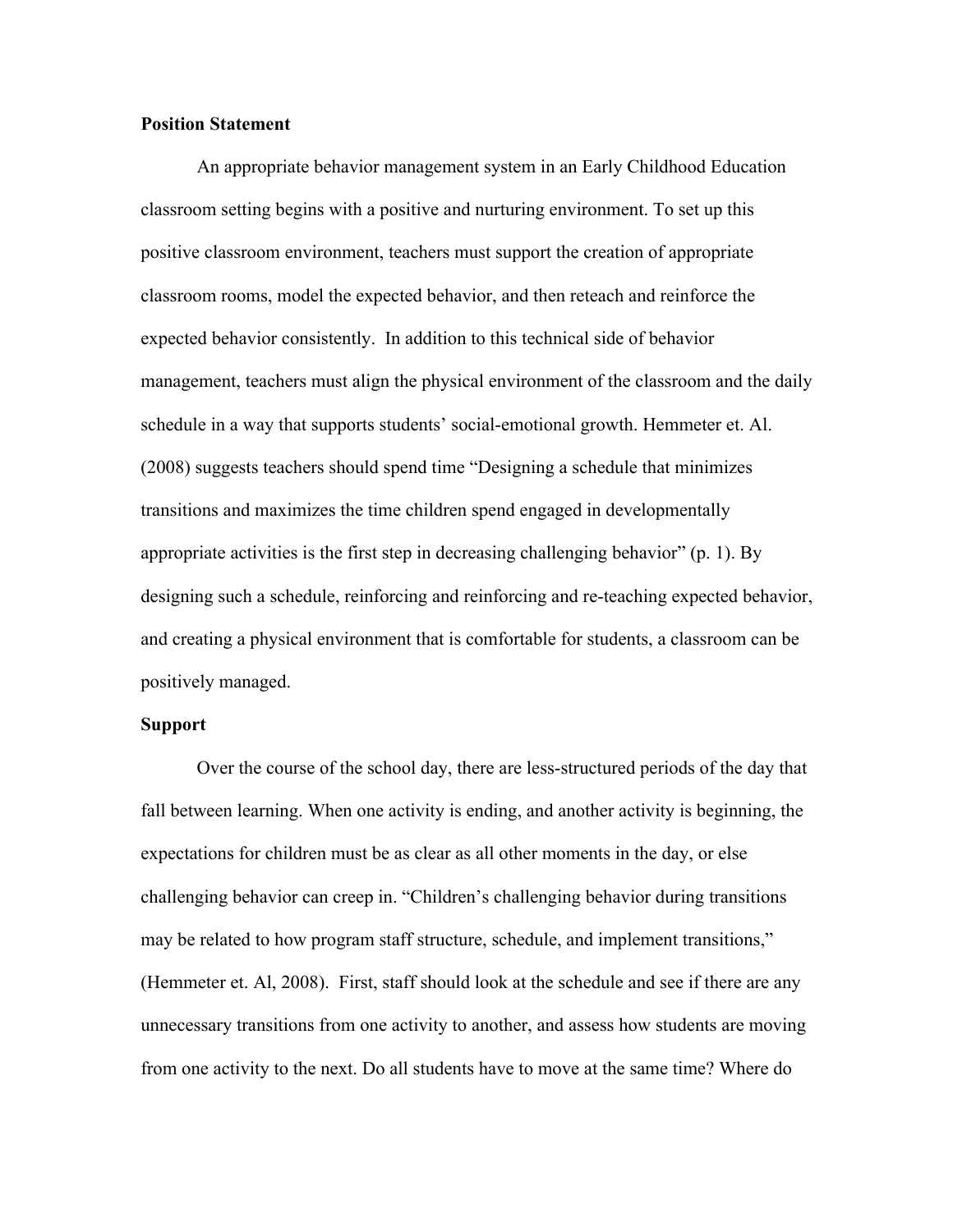students *have* to be for this instruction? By assessing the routines of the classroom, teachers can subtract excess transitional periods. Once a schedule is set, teachers can make children feel secure by utilizing the time for academic or social-emotional learning, during transitional periods. If children must move in small groups at a time, the other portion of the class must be supported and have expectations, as to not waste precious learning time. Hemmeter et. Al (2008) suggest, "While one teacher calls a few children at a time to wash their hands, another teacher could lead an activity that allows for children to flow in and out easily, like singing songs or reading familiar books," (p. 4). Maximizing educational time, and minimizing less-structured transitions in a classroom supports a positive learning environment, because all children will be actively engaged in their learning and routines at all times.

After creating a schedule with minimal transitions, teachers must positively reinforce the expected behavior, as well as modeling and re-teaching the behavior on a consistent basis. To support the positive classroom environment during centers, recess, or when the teacher is occupied, teachers can utilize a classroom Problem Solver job. Webster-Stratton & Reid (2004) assert that the top way to reinforce "children's social and emotional competence is to directly train them in social, cognitive, and emotional management skills such as friendly communication, problem solving, and anger management, (eg, Coie & Dodge, 1998; Dodge & Price, 1994)" (p. 98). Keeping that in mind, Whitchurch & Sprague (2012) state, "Appointing a Problem Solver for the day is a child-centered and child-directed method of resolving conflicts with long-term benefits for all the children," (p. 8). To ensure that the daily Problem Solver is effectively resolving peer conflicts, teachers can provide cue card suggestions for solutions on how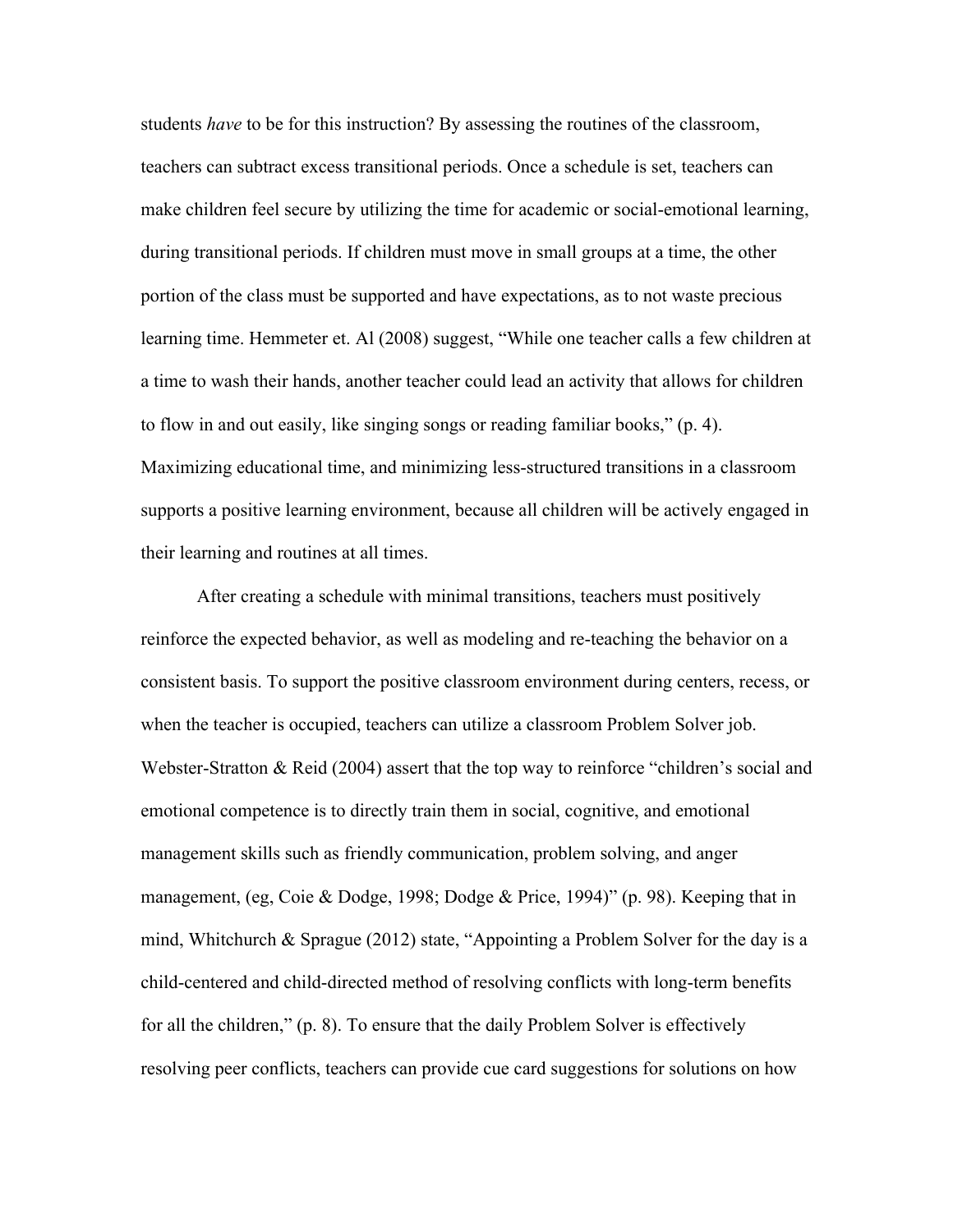to solve the problem. The cue card could feature a picture of the solution, along with a familiar phrase the child can duplicate independently. For instance, if the classroom has a quiet space for calming and reflection, the cue card would feature a picture of that place, so the Problem Solver could recommend the quiet space. Having the Problem Solver job rotate on a daily basis helps all students take ownership of the classroom environment, and develop relationships with peers. Whitchurch  $\&$  Sprague assert that having a Problem Solver "helps children build skills needed for social-emotional development,"  $(2012, p. 9)$ .

After training students to become active members in classroom management, teachers can support students by adapting the physical environment to meet the emotional needs of their diverse students. Koralek (2011) suggests that teachers, "Create several personal spaces where children can spend time alone for a while," and "Offer plenty of space for indoor and outdoor movement activities," (p. 8). Since all students enter the classroom with varying levels of social-emotional competence, allowing children to use the classroom space to process their feelings is crucial; some students prefer isolation, while others prefer large open spaces, as to not feel overwhelmed. By creating spaces in the room for each unique child to have the space the need to move, and work through feelings, teachers are supporting independent emotional processing.

### **Conclusion**

Teachers are charged with the task of managing many young children, all of who come into the classroom with fluctuating emotions, and different levels of socialemotional regulation. By structuring the day in a way that eliminates unstructured time, encouraging peers to be Problem Solvers, and allowing children different spaces to work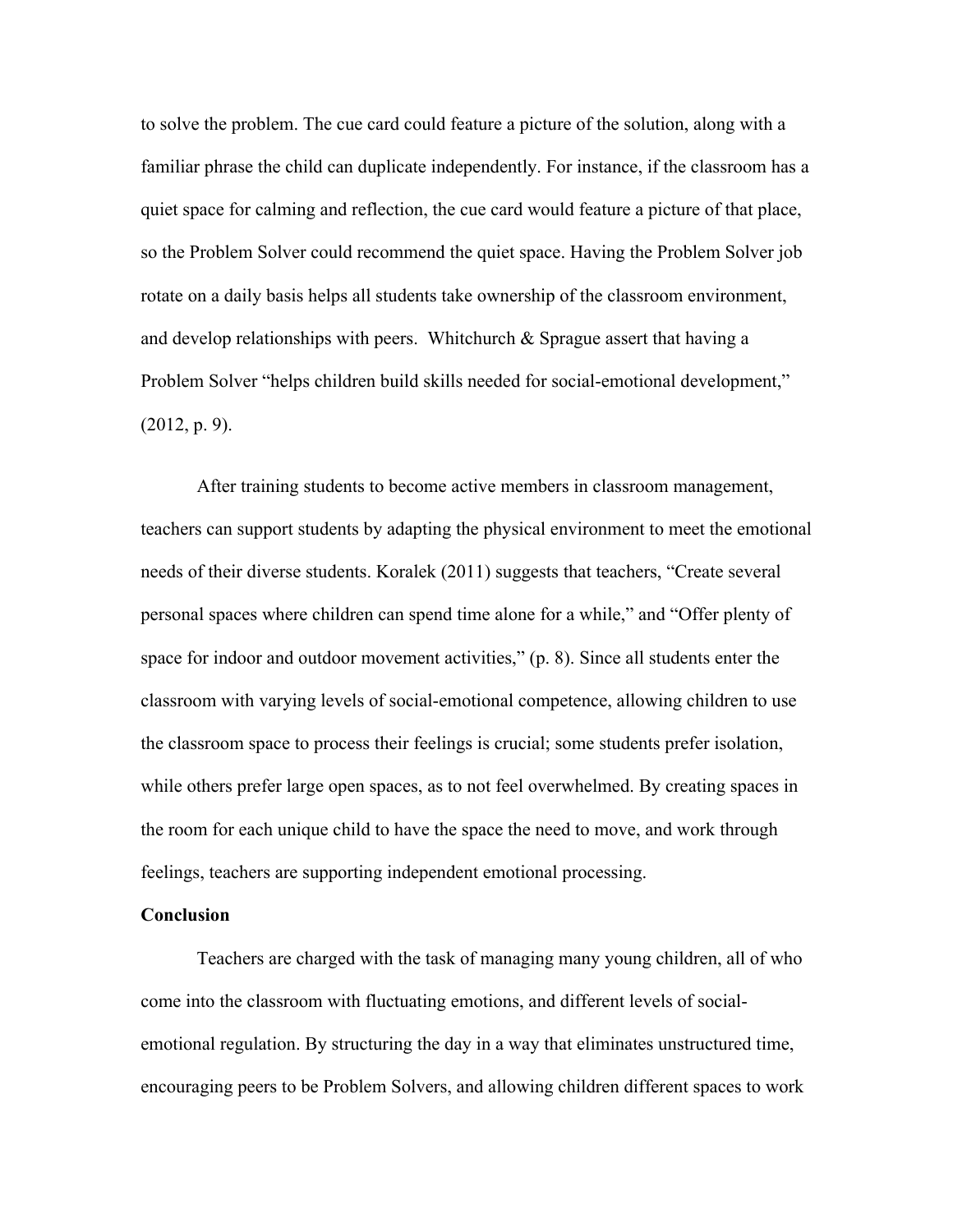through their emotions, teachers are creating a welcoming, and diverse environment for the diverse learners in the room. These three additions, to the consistent modeling and reteaching of expectations promote a positive learning environment.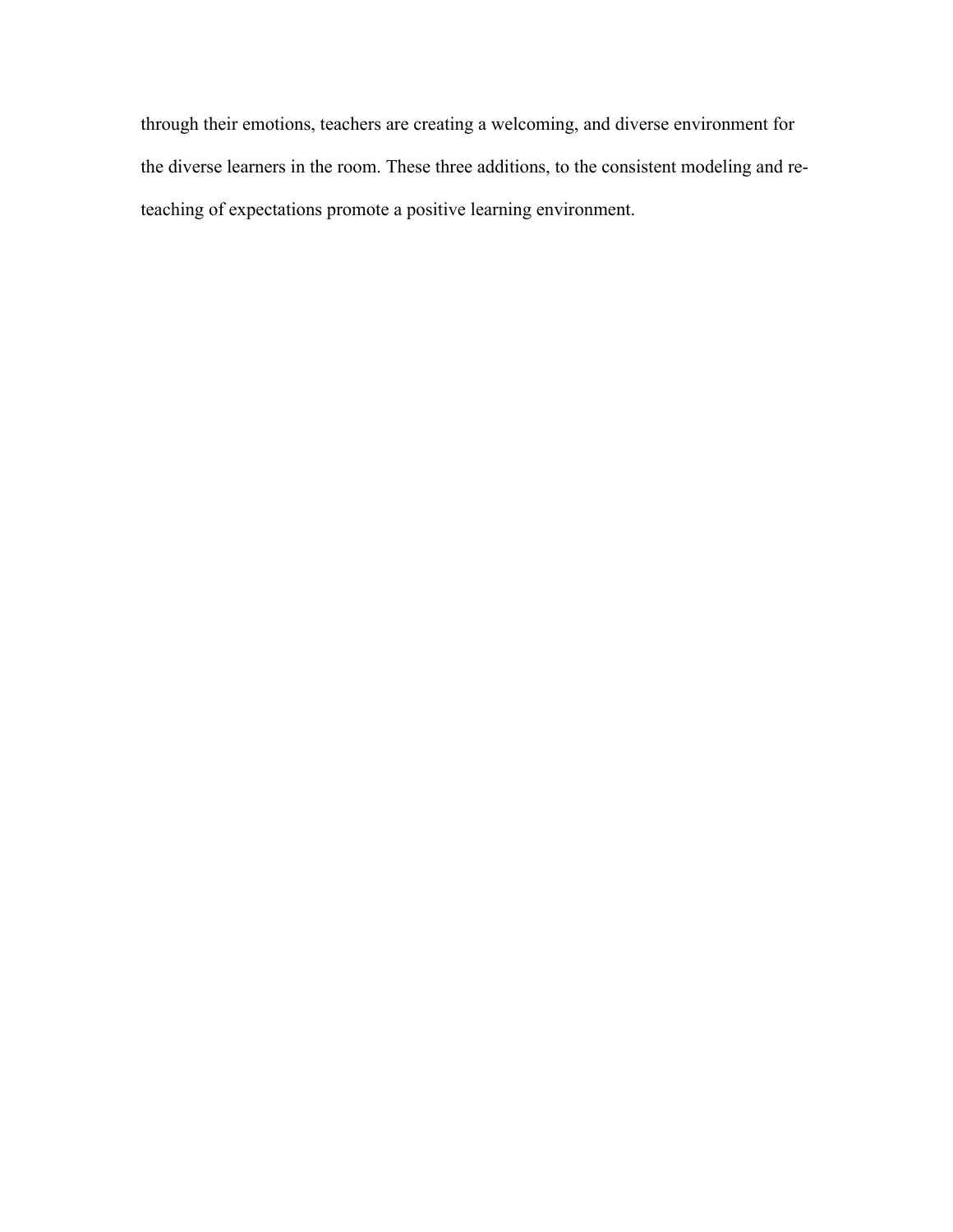## References

- Hemmeter, M., Ostrosky, M. M., Artman, K. M., & Kinder, K. A. (2008, May). *Planning transitions to prevent challengingbBehavior*. Retrieved April 21, 2017, from http://journal.naeyc.org/btj/200805/pdf/BTJ\_Hemmeter\_Transitions.pdf
- Koralek, D. (2011). *Adapt the environment to meet differing emotional needs.* Retrieved April 21, 2017, from http://www.naeyc.org/files/tyc/file/TYC\_V4N2\_Koralek.pdf
- Saphier, J, & Gower R. (2008). *The skillful teacher: building your teaching skills*. (5<sup>th</sup> Edition) MA: Research for Better Teaching Inc.
- Webster-Stratton, C., & Reid, M. (2004). *Strengthening social and emotional competence in young children—the foundation for early school readiness and success*. Infants and Young Children*, 17*(2), 96-113. Retrieved April 21, 2017.
- Whitchurch, S., & Sprague, J. (2012). *The problem solver job peer-mediated conflict resolution.* Retrieved April 21, 2017, from http://www.naeyc.org/tyc/files/tyc/file/V5I2/Problem%20Solver%20Job.pdf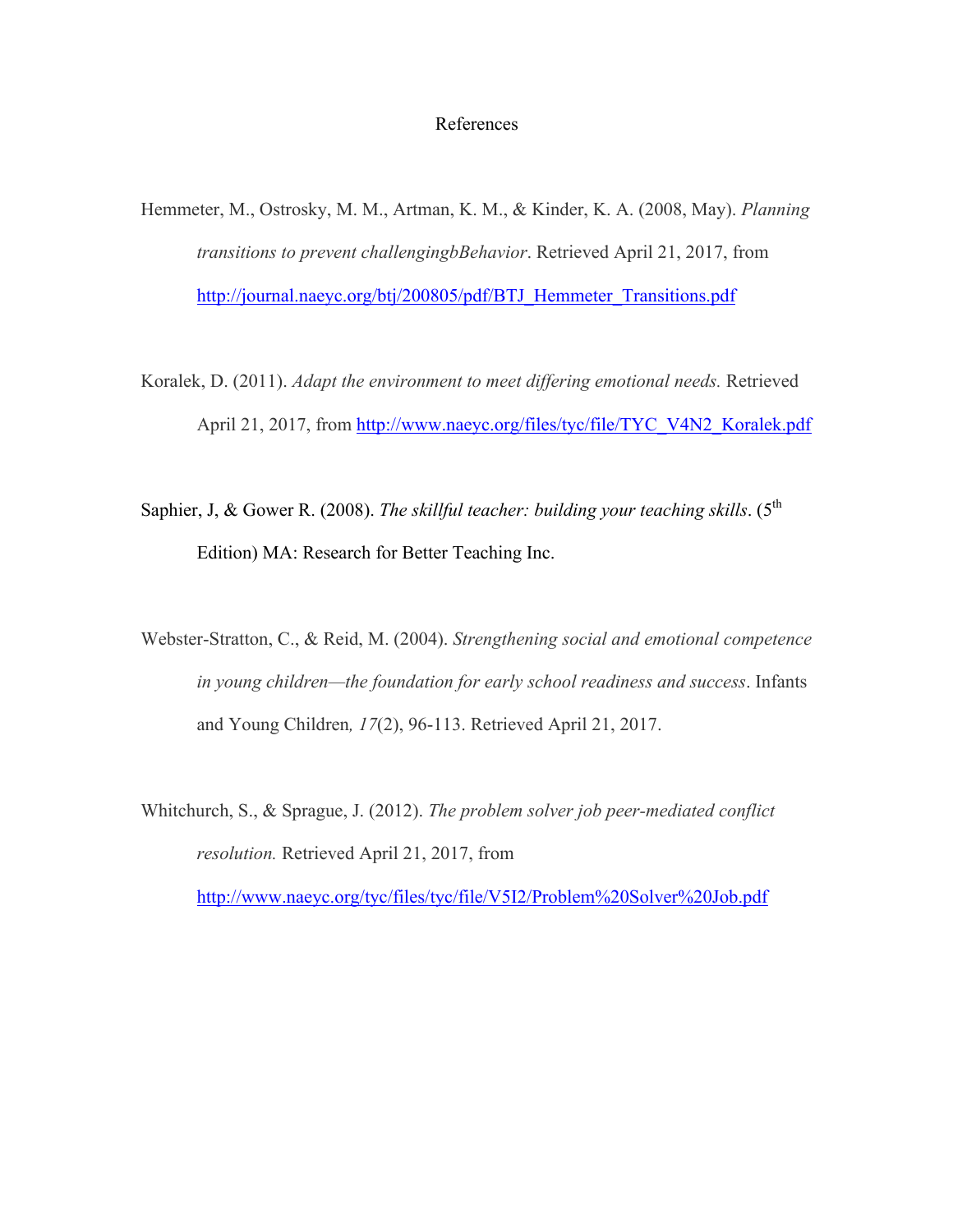# **Position Paper: Equity and Diversity**

Rachel Terlop

Trinity Washington University

Dr. Tamyka Morant

**EDTE 689** 

April 27, 2017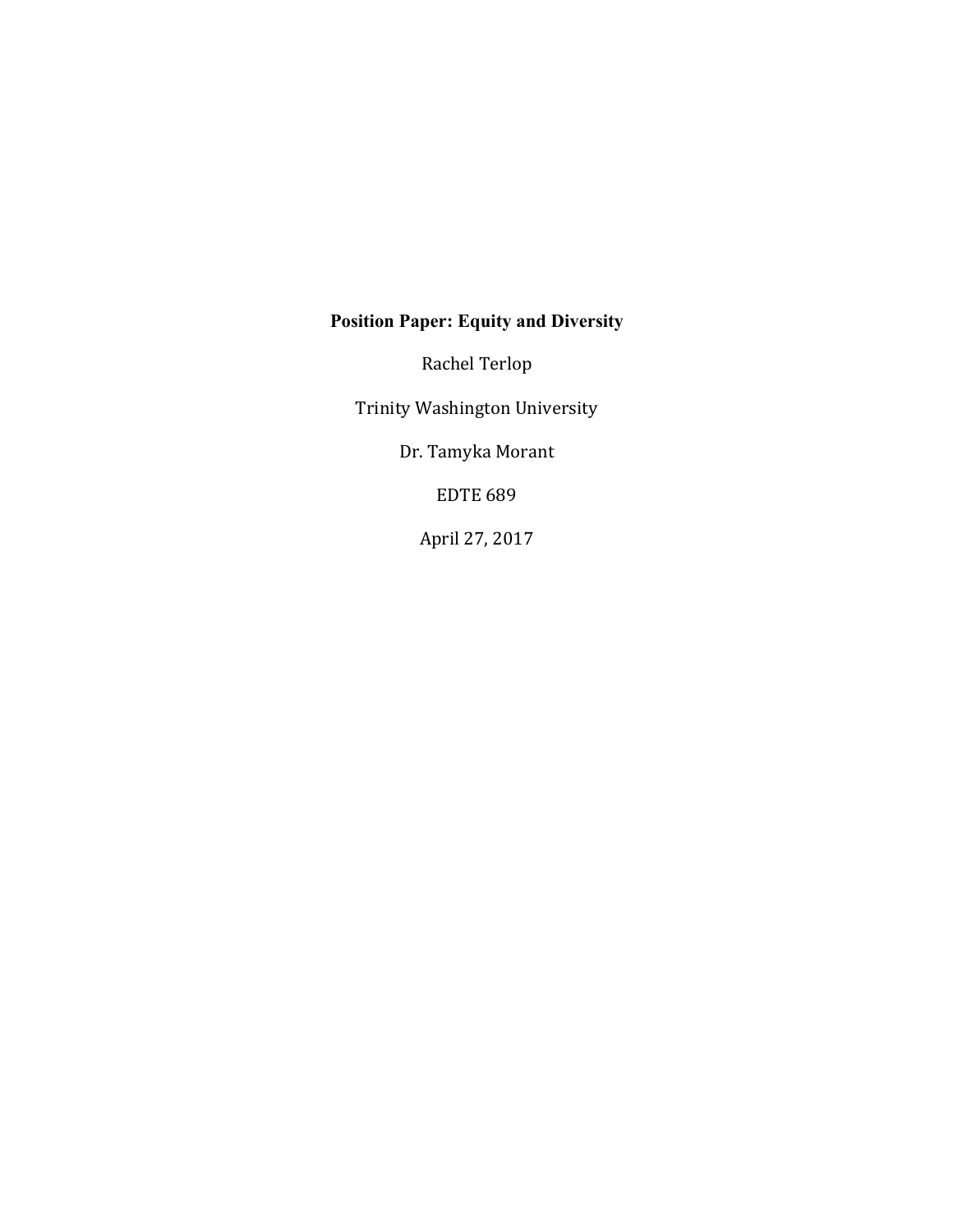### **Position Statement**

Teachers and administration may join the education field for a plethora of reasons, but their work collectively revolves around children. Despite best interests, each stakeholder that enters a school building brings his or her personal history, culture, and previous experiences with them. Additionally, these stakeholders also enter the school with implicit biases, or ideas that are unconscious. Implicit biases affect how educators view, and interact with children, both positively and negatively. Saphier, & Gower (2008) state, "As we move towards the year 2020, when fully half of all children in the United Stats will be of color, it is important to be creating schools that acknowledge and value the culture of all students," (p. 351). In order to be an effective and respectful teacher, it is crucial for teachers to reflect on and address their personal biases and privilege, become knowledgeable about how students in their care are being perceived based on culture, race, or disability, and then actively work to create an educational environment that does not isolate students, but rather highlights diverse backgrounds and allows for an equitable learning environment.

#### **Support**

Before teachers can successfully teach and form strong rapport with their students, it is critical that time is taken from self-assessment and reflection on personal biases. Montgomery (2001) asserts, "Many teachers are faced with limited understanding of cultures other than their own and the possibility that this limitation will negatively affect their students' ability to become successful learners," (p. 1). Following this assertion, Montgomery (2001) provides a list of questions that ask teachers about their definition of diversity, perceptions of students who come from different racial, and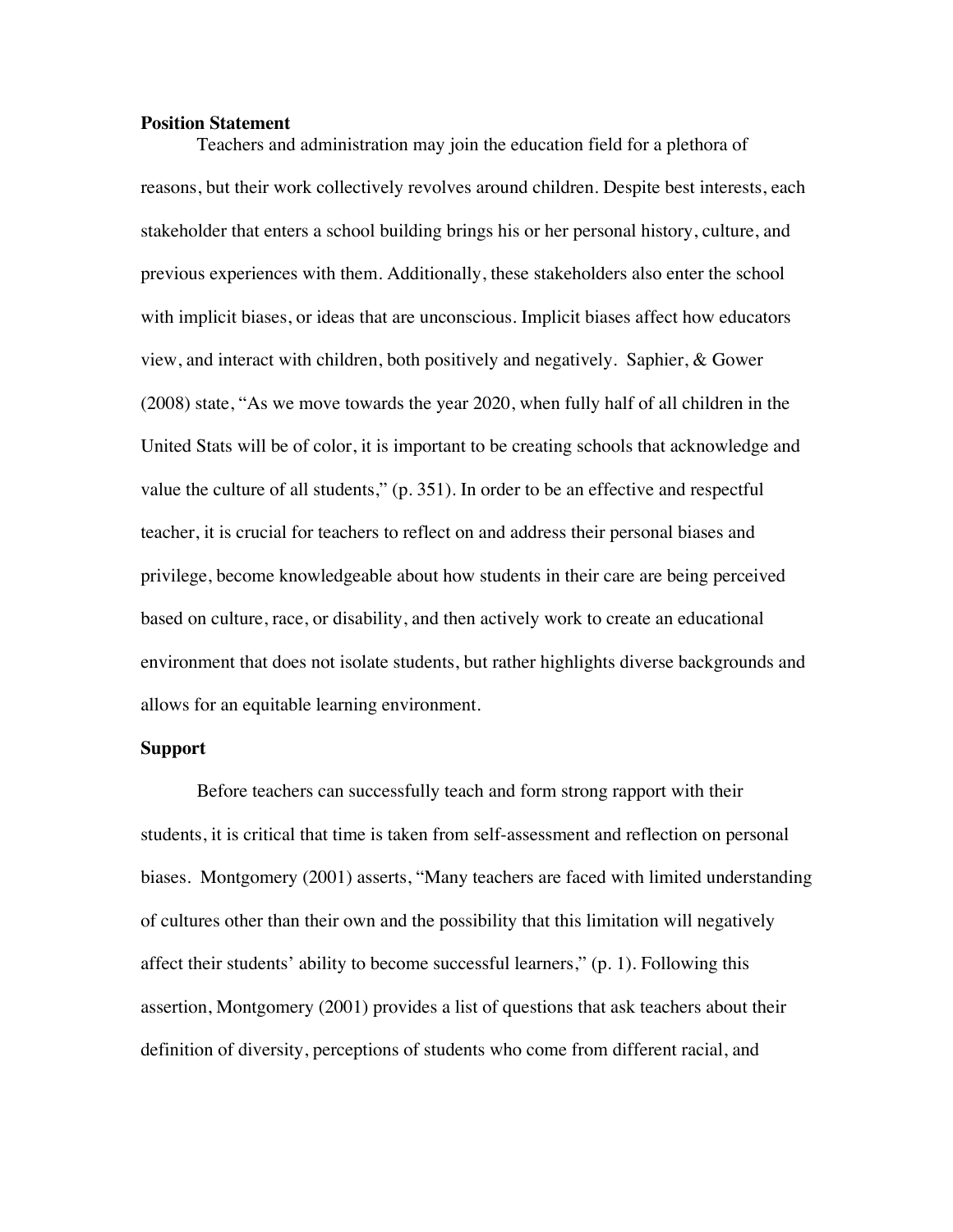cultural backgrounds, and how an educational environment can be responsive to the backgrounds and experiences of the students in the classroom (p. 1).

After teachers have assessed their personal biases, and understand that their personal upbringing, culture, and privileges affects their personality, classroom environment and instructional expectations, they then must look to their students and understand how *they* are perceived. "Data from the Office of Civil Rights reveal that African-American and Hispanic-American students, particularly males, are overrepresented in terms of their identification in the disability categories of serious emotional disturbance and mental retardation (Oswald, Coutinho, Best, & Singh, 1999)," (Montgomery, p.2). Taking this data into consideration, concern is raised as to why these minority males are overrepresented. The National Council on Disabilities (NCD) article, *Breaking the School-to-Prison Pipeline for Students with Disabilities*, shares, "The various special education processes, including child find, assessment, and IEP development, are similarly susceptible to implicit racial biases" (2015, p. 48). This quote suggests that students of color are being identified for special education services due to the implicit bias of those stakeholders who are carrying out formal assessments. Thus, teachers are imposing their biased interpretations of student behavior on the special education system, and causing children to be misidentified.

With such exceptional evidence to suggest that school personnel hold biases against African-American and Hispanic students, teachers must actively work to create an environment that does not promote inequality, or acceptance. The NCD has contributed comfort; "Fortunately, research suggests that it is possible to recognize implicit bias in oneself and learn techniques to overcome such perceptions and increase positive social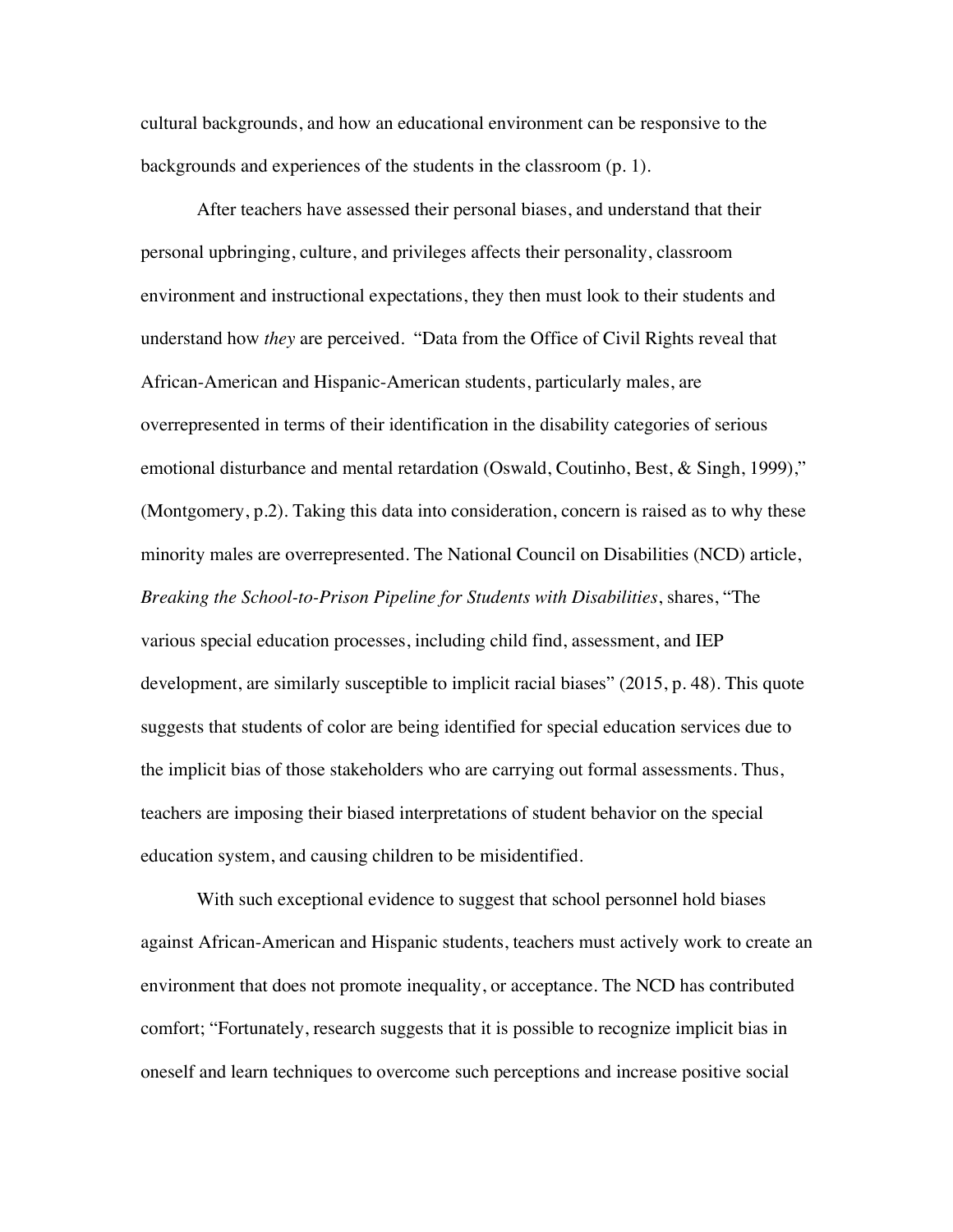interactions," (2015, p. 48). Teachers should aggressively seek out professional development, or peer-reviewed literature, to educate themselves in how to appropriately, and respectfully, address behavior, cultural and socio-economic differences in the classroom. This professional development can create cultural competency in school personnel, and allow all stakeholders to become aware, and sensitive, to what they are saying and doing, and how it affects the educational environment.

### **Conclusion**

By understanding the biases that we, as humans, hold subconsciously, and addressing them, teachers and educational stakeholders can better create a culturally relevant environment that equitably supports all students; despite culture, race, or ability level. By self-evaluating and actively seeking out resources to become a more informed, and equitable, when it comes to teaching to a diverse population, teachers will create a more encouraging learning environment. "Culturally relevant teaching does not mean teaching about other cultures," Saphier & Gowler (2008) admit, and then proceed to explain, "It means validating the culture of students by including in-school learning experiences, topics, scenes, and knowledge that derive from the culture of the students themselves," (p. 351). To understand what topics, scenes, and knowledge students find valuable from their culture it is crucial to start by getting to know students though individual conversations, or interest surveys. Once teachers open the doors of communication with their diverse students, only then can they begin to implement all of their newfound knowledge on how to make the classroom equitable.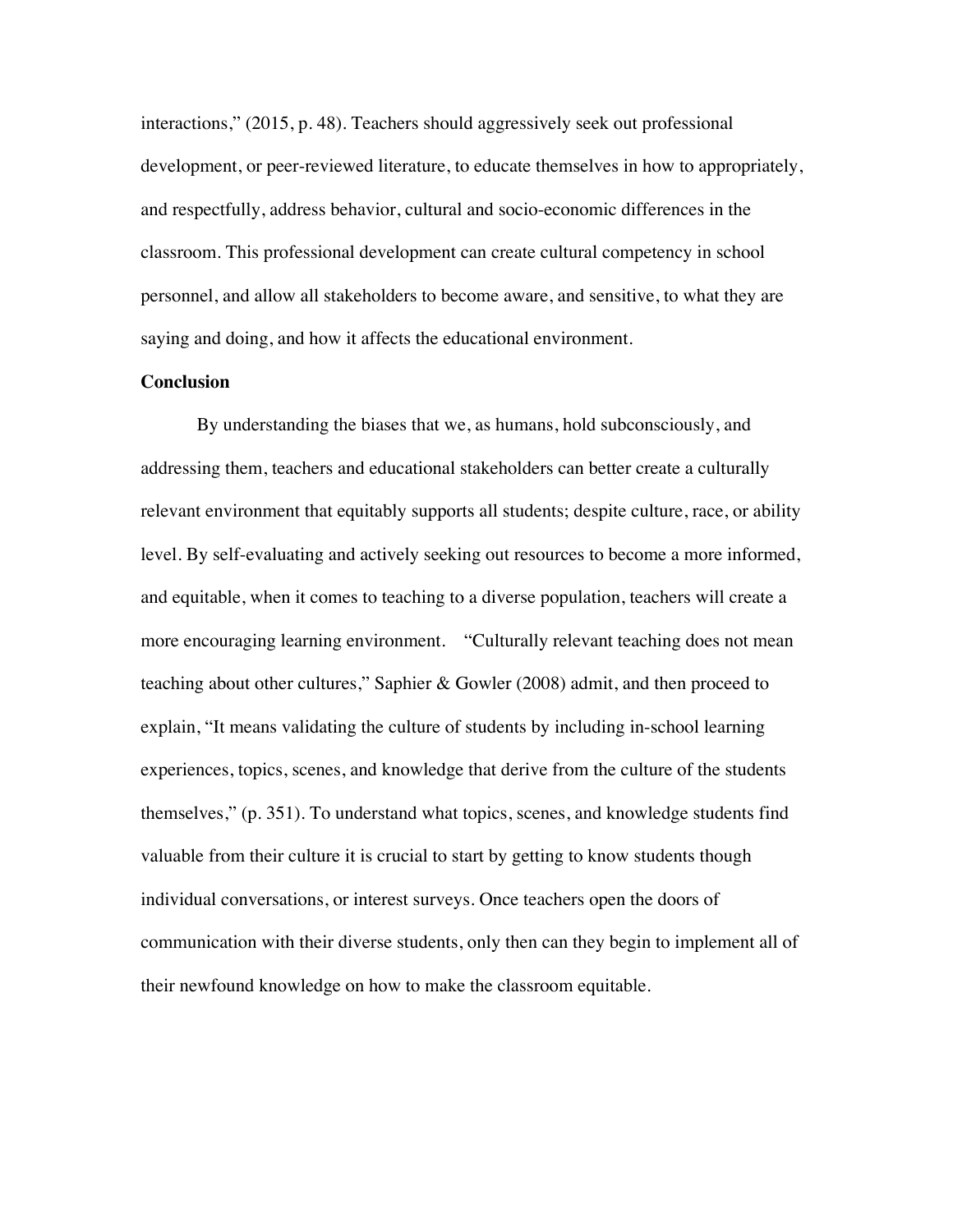## **References**

Montgomery, W. (2001, March & April). *Creating culturally responsive, inclusive classrooms*. Retrieved April, 15, from http://www.papamontes.com/INDEXH~1/EDUC\_LINKS/ARTICLE\_CRP\_Crea ting%20Culturally%20Responsive%20Classroom.pdf

National Council on Disabilities (NCD). (2015, June 18). *Breaking the school-toprison pipeline for students with disabilities. National Council on Disability,* 1- 93. Retrieved April 15, 2016, from http://www.ncd.gov/sites/default/files/Documents/NCD\_School-to-PrisonReport\_508-PDF.pdf

Saphier, J, & Gower R. (2008). *The skillful teacher: building your teaching skills.* (5<sup>th</sup> Edition) MA: Research for Better Teaching Inc.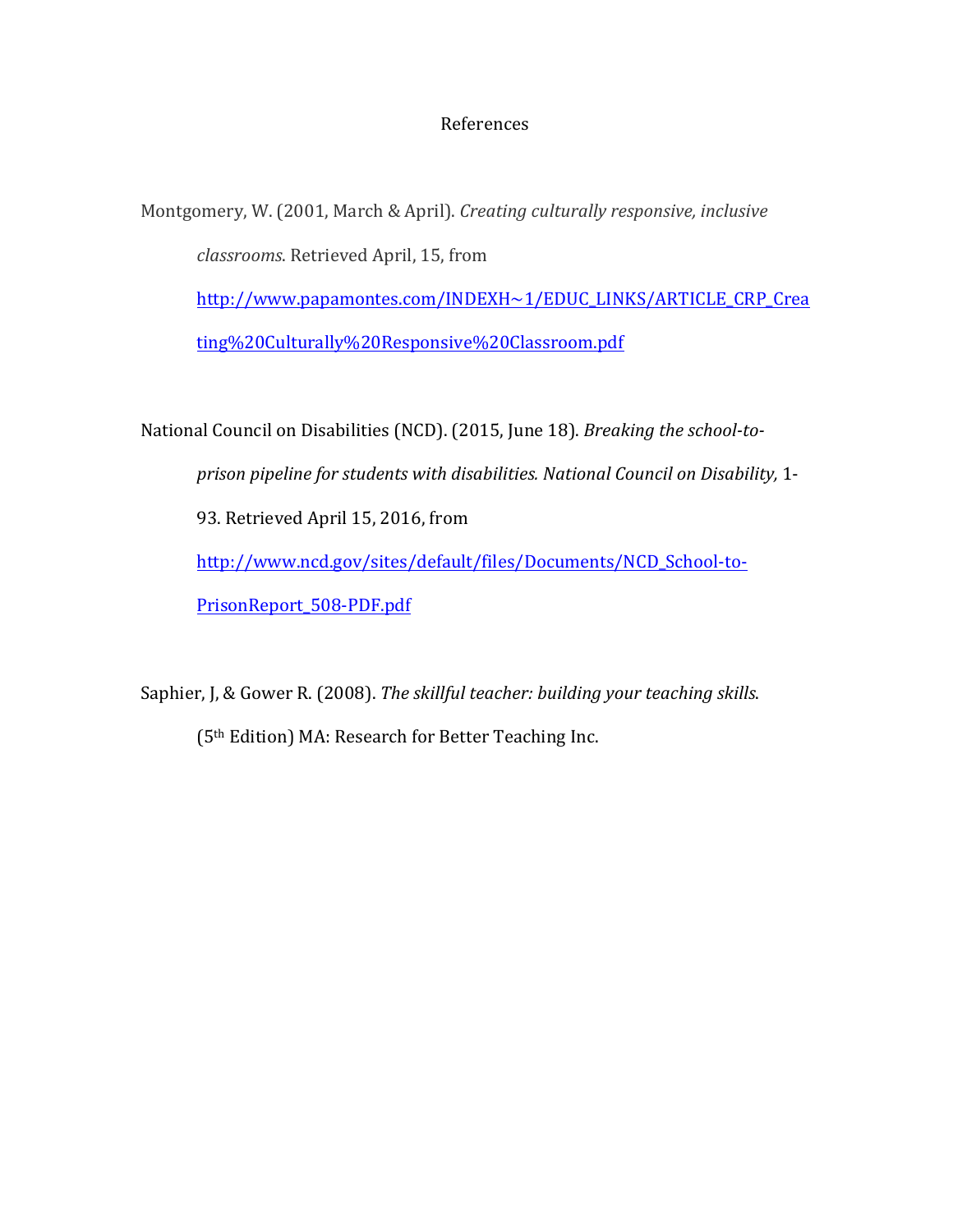# **Position Paper: Curriculum Strategies**

Rachel Terlop

Trinity Washington University

Dr. Tamyka Morant

**EDTE 689** 

April 27, 2017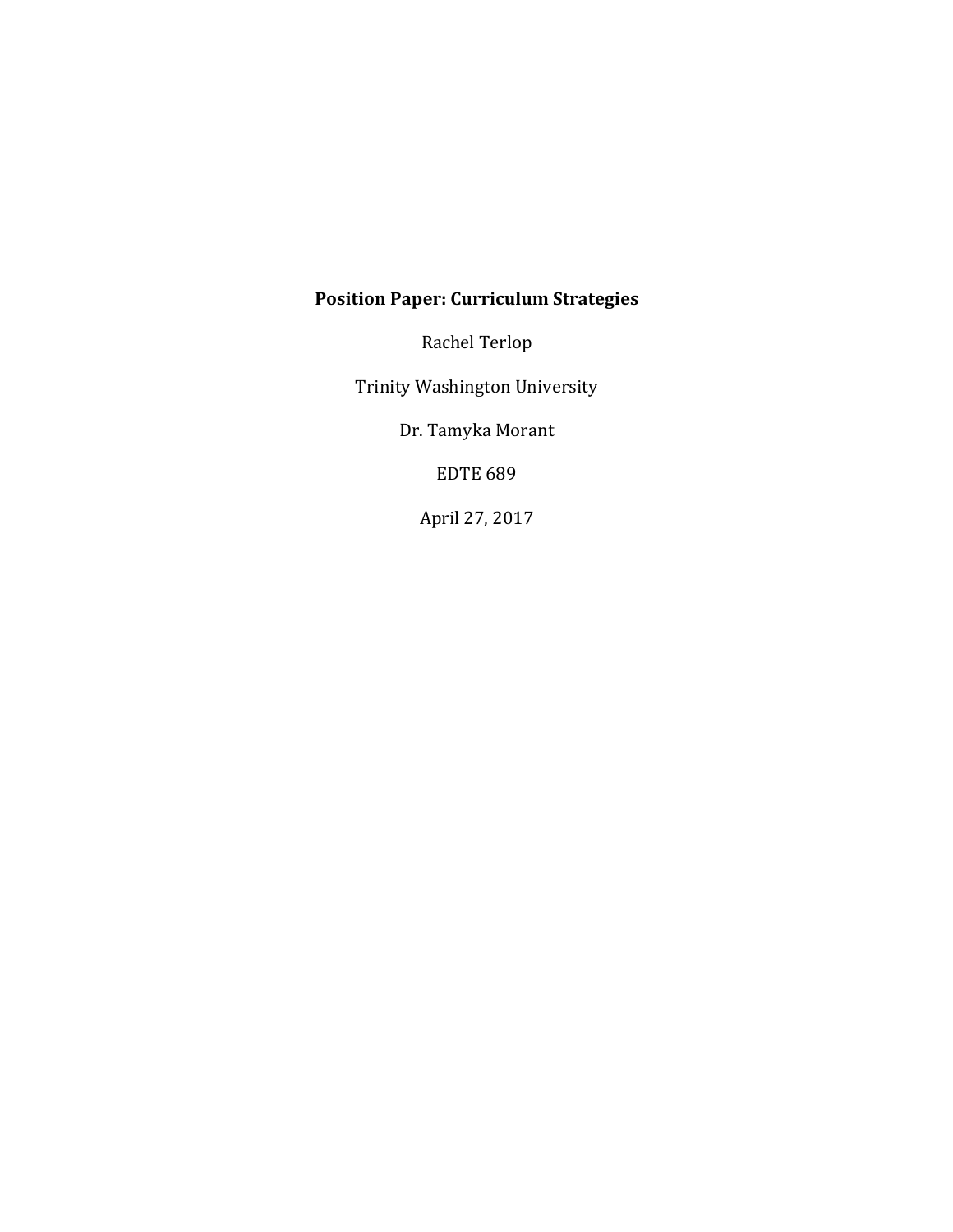### **Position Statement**

When presenting the curriculum to students, teachers have the ability to showcase the material in a variety of ways. In order to make the material meaningful to students, and ensure that they understand and connect with the content, teachers must take the necessary steps to prepare. Although all students absorb and understand content differently, teachers must strive to incorporate curriculum strategies that engage learners. When presenting the curriculum to students, teachers should ensure that the material has personal relevance to the students, activates multiple sensory channels, and is aligned to the students' preferred learning styles. By utilizing strategies to make the curriculum personalized and meaningful to the students, then teachers are ensuring that learners will be engaged in the content.

### **Support**

As teachers begin to present the curriculum content, the material can be reinforced in an abstract manner, or though a learning experience that children are invested in. "Many educators believe it is important that as many learning experience as possible connect to students' real world of meaning - their world of experience outside school," (Saphier & Gower, 2008). If a student has personal context in which they can transfer new information to, it becomes worthwhile, and the scholar will be more likely to participate. Saphier & Gower (2008) elaborate, "This then guarantees a level of involvement on the part of the student with the learning experience that will maximize learning," (p. 414). By connecting new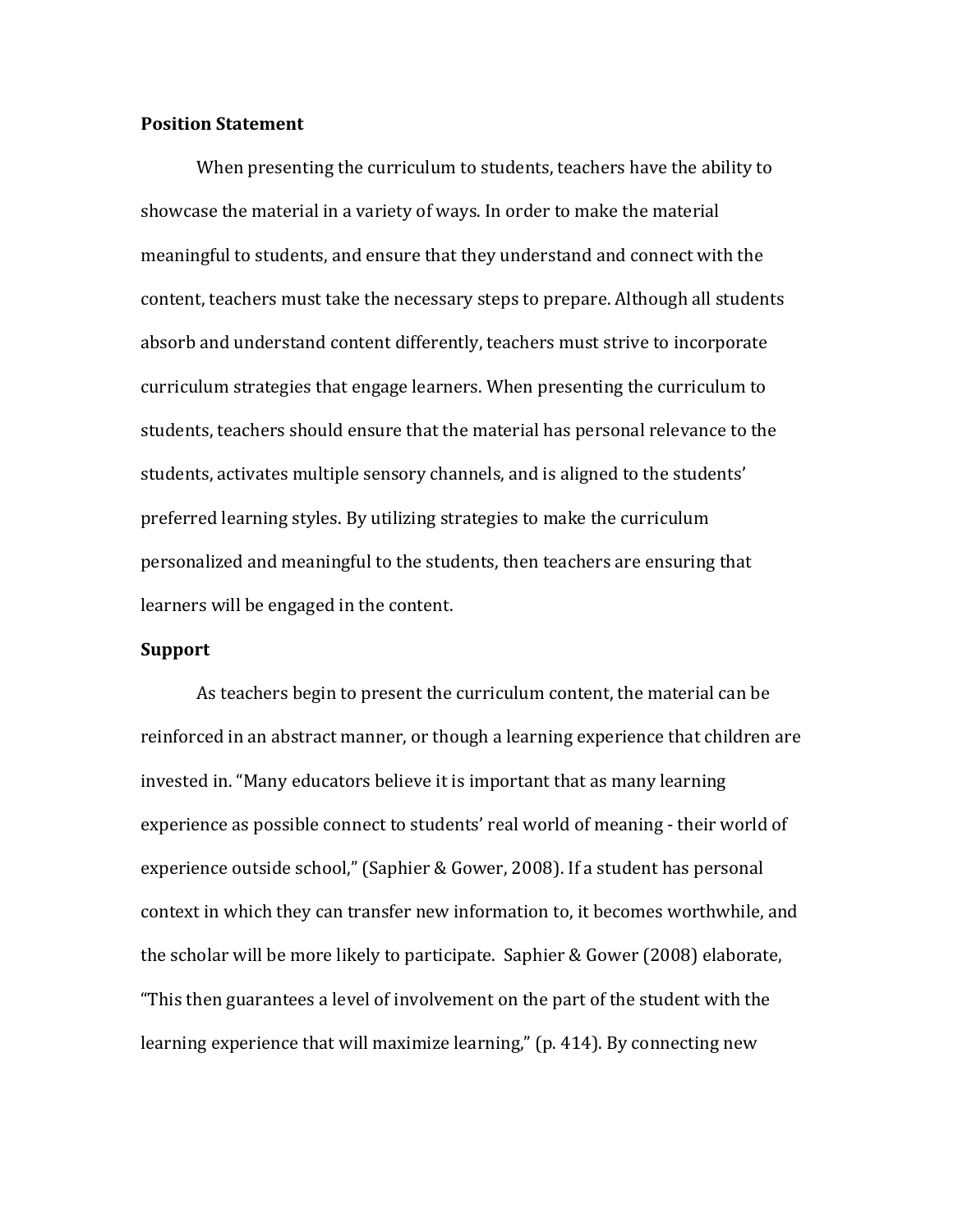information to something students value, teachers are forming a valuable connection to engage students in the content.

After organizing the content in a relevant fashion, teachers must then assess how material will be experienced through the students' sensory channels. Students can experience information in the visual, auditory, or kinesthetic sense. "Matching students' optimum input and output channels is often cited as one way to individualize learning experience for different students," (Saphier & Gowler, 2008). Observing students during lessons, and interviewing them, can allow teachers to make critical choices on how students will absorb, or engage with content during instruction. Teachers can present information visually in written or picture form, read it aloud, let students read for themselves, and then let students write, draw, build, manipulate, or act it out. Thompson & Raisor (2013), in their article Meeting *the Sensory Needs of Young Children,* reaffirm that material should be presented in a variety of ways because children "react in different ways because they integrate the information obtained through their senses from the environment differently," (p. 35). When students experience and demonstrate understanding of the material through their preferred sensory channel, the learning becomes personalized and meaningful. 

A final strategic step teachers should take to make the curriculum meaningful and personalized is to incorporate students' preferred leaning styles into the delivery of content. Howard Gardner's Theory of Multiple Intelligences suggests that all humans have preferred learning styles; musical, logical, bodily-kinesthetic, interpersonal, intrapersonal, verbal, visual, naturalistic. When material is presented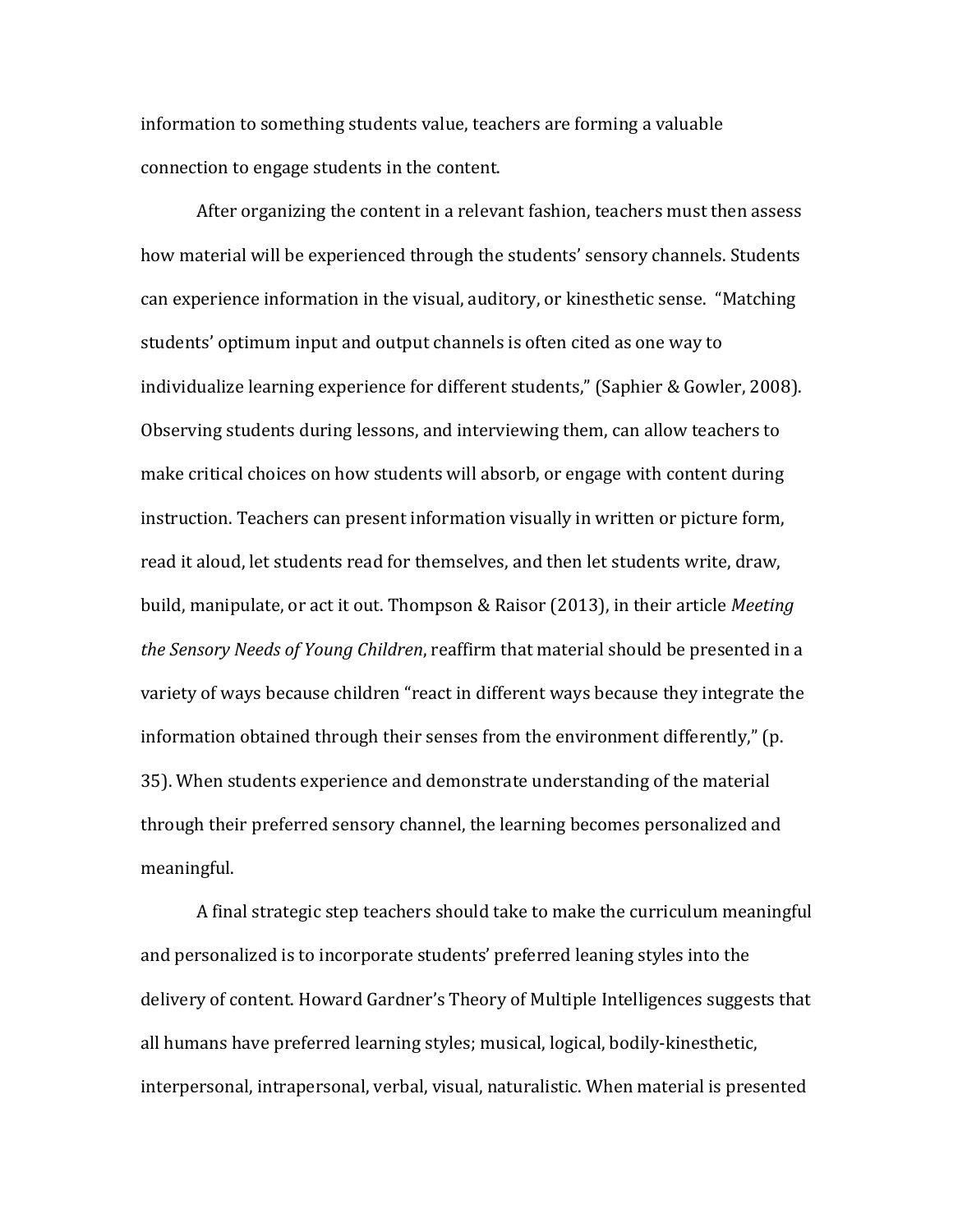in each learner's preferred method, Gardner's Theory suggests that learning is understood on a deeper, more personal level. "Instruction which is designed to help student develop their strengths can also trigger their confidence to develop areas in which they are not as strong. Students' multiple learning preferences can be addressed when instruction includes a range of meaningful and appropriate methods, activities, and assessments" (Howard Gardner's Theory of Multiple Intelligences, pg. 1). In order to pick the most suitable learning style to deliver the curriculum in, teachers should conduct learning surveys at the beginning and middle of the year to assess student interest and preferred delivery method of instruction. 

## **Conclusion**

By ensuring that the curriculum material has personal relevance to the students, activates multiple sensory channels, and is aligned to the students' preferred learning styles, teachers personalizing the learning experiences in the classroom to meet the needs of the students. Customizing the learning experiences in the classroom will make students feel supported, and like the learning has special relevance to their lives.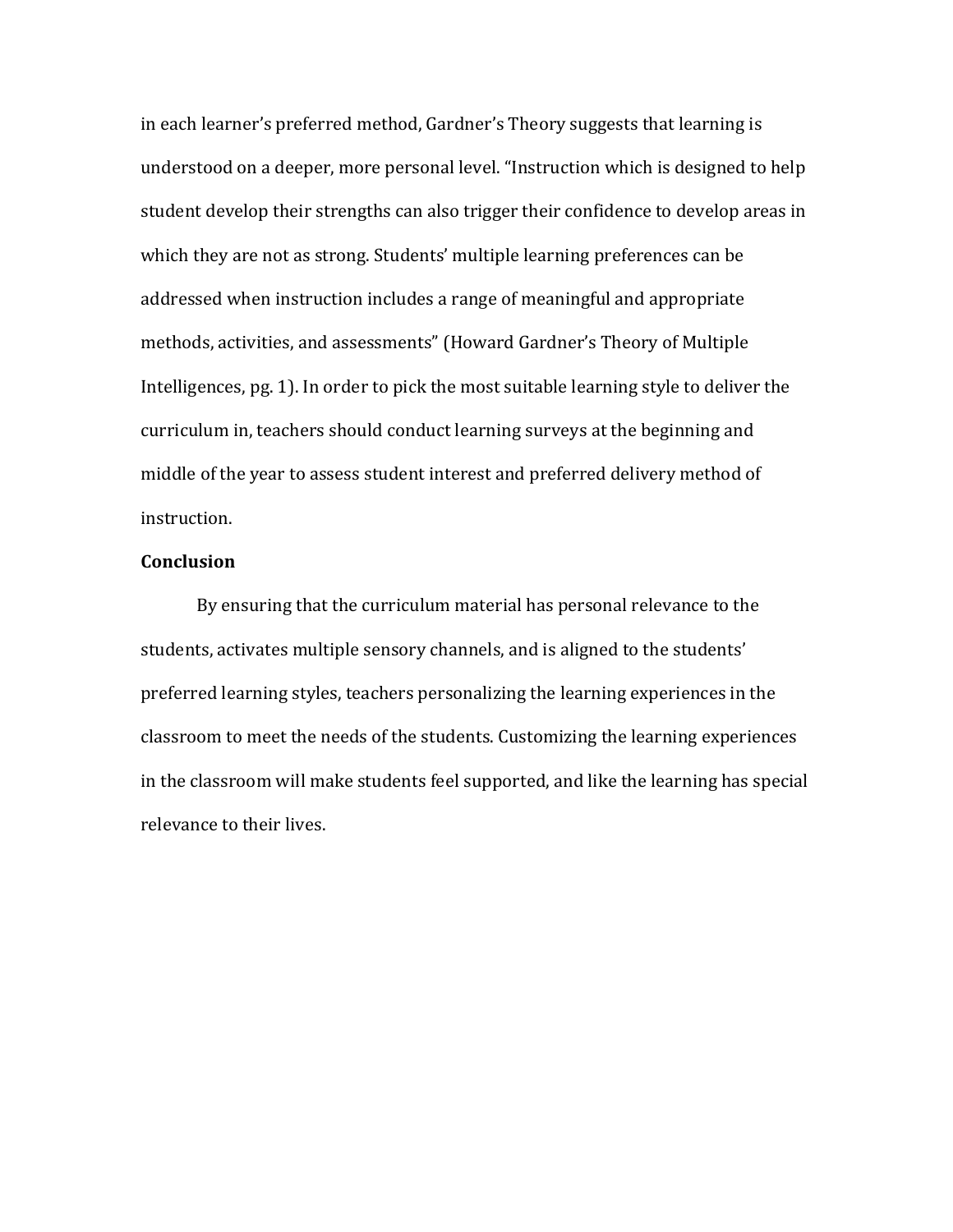## **References**

Howard Gardner's Theory of Multiple Intelligences. (n.d.). 1-9. Retrieved November

7, 2015, from http://moodle.trinitydc.edu/pluginfile.php/446169/mod\_resource/content/ 1/howard\_gardner\_theory\_multiple\_intelligences.pdf 

Saphier, J, & Gower R. (2008). *The skillful teacher: building your teaching skills*. (5<sup>th</sup> Edition) MA: Research for Better Teaching Inc.

Thompson, S. D., & Raisor, J. M. (2013, May). *Meeting the sensory needs of young children*. Retrieved February 18, 2017, from http://www.naeyc.org/yc/files/yc/file/201305/Meeting\_Sensory\_Needs\_Th ompson\_0513.pdf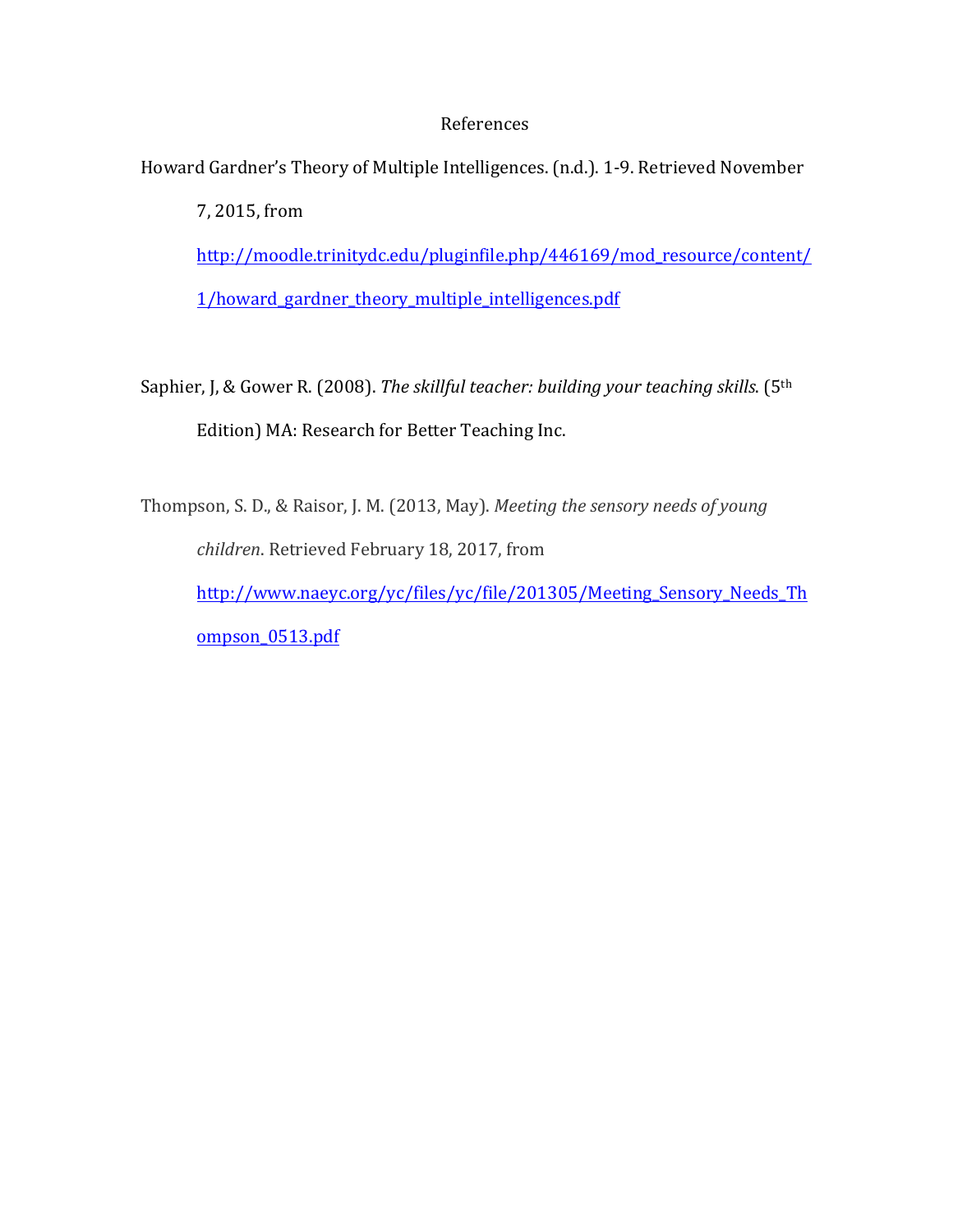## **Position Paper: Building Meaningful Relationships**

Rachel Terlop

Trinity Washington University

Dr. Tamyka Morant

**EDTE 689** 

April 6, 2017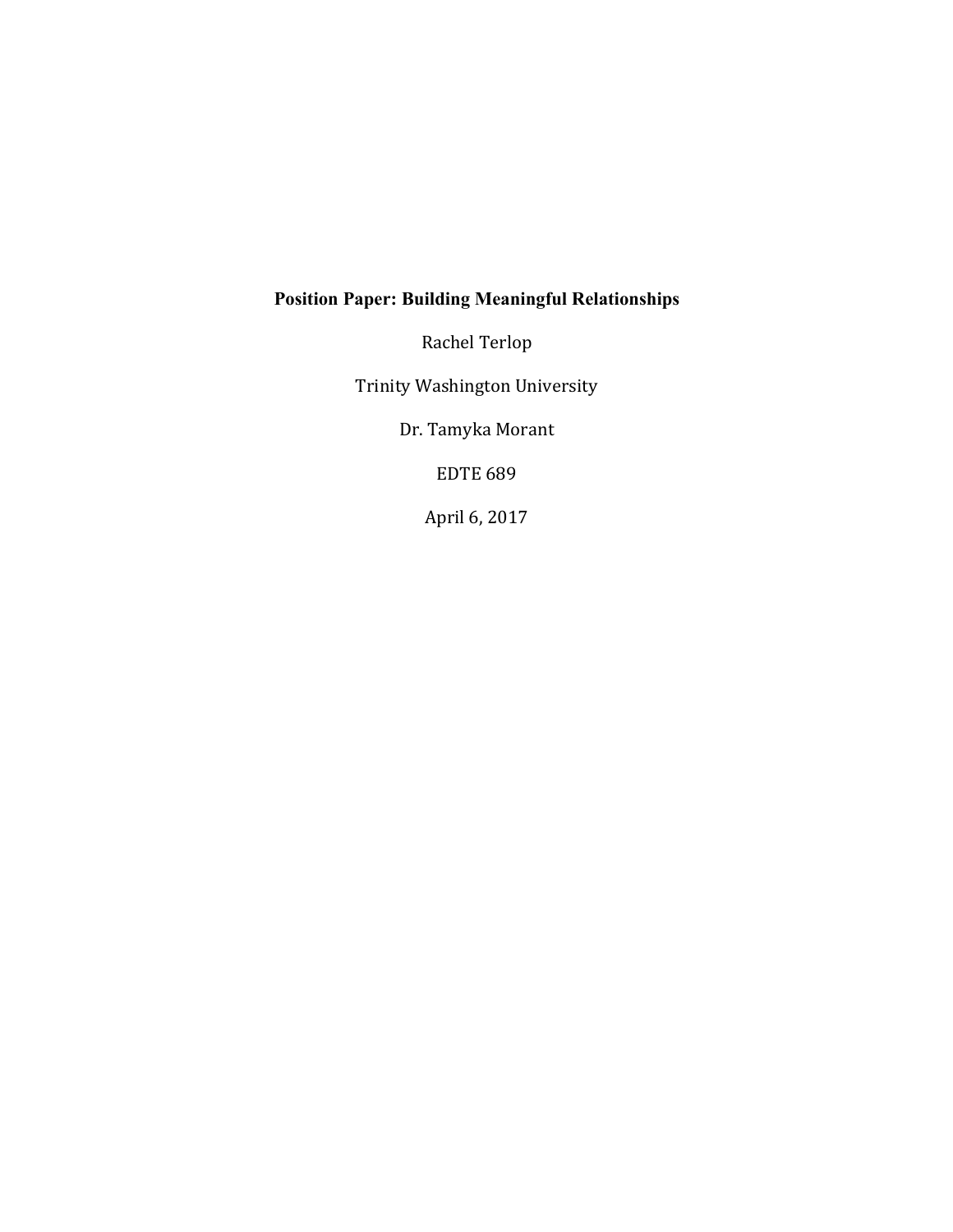### **Position Statement**

When students enter a classroom, they are being held to the expectations of an educational professional who has learned best practices to implement; but who also holds lifetime of experiences that have shaped their personality and teaching style. As teachers build meaningful relationships with students in a classroom, they must begin with the understanding that every human has a unique personality and upbringing, and that showing respect towards individual traits, and assets, is what builds personal connections. Although children are young, they carry their experiences and temperament to school with them, and value being heard and respected. Saphier & Gowler (2008), authors of *The Skillful Teacher,* explain that personal relationships with students are important because "they impact the climate and management of a classroom," and "they inform instructional design and delivery," as well as having the ability to "influence student effort and academic engagement," (p. 318). Building positive relationships with individual students encourages effort in the classroom, helps teachers plan relevant and engaging lessons, and builds a community of learners.

### **Support**

When students feel cared for, and know that their contributions to the classroom matter and have value, they are more likely to put forth effort socially and academically. Additionally, when it comes time for students to grapple with a challenge, they feel secure and comfortable in their environment, which provides an appropriate atmosphere to take risks in. When children feel that their voice is heard, and can affect a lesson through questioning and contribution, they find value in the lesson due to their impact. The lesson has become something that the student is an integral part of, and teacher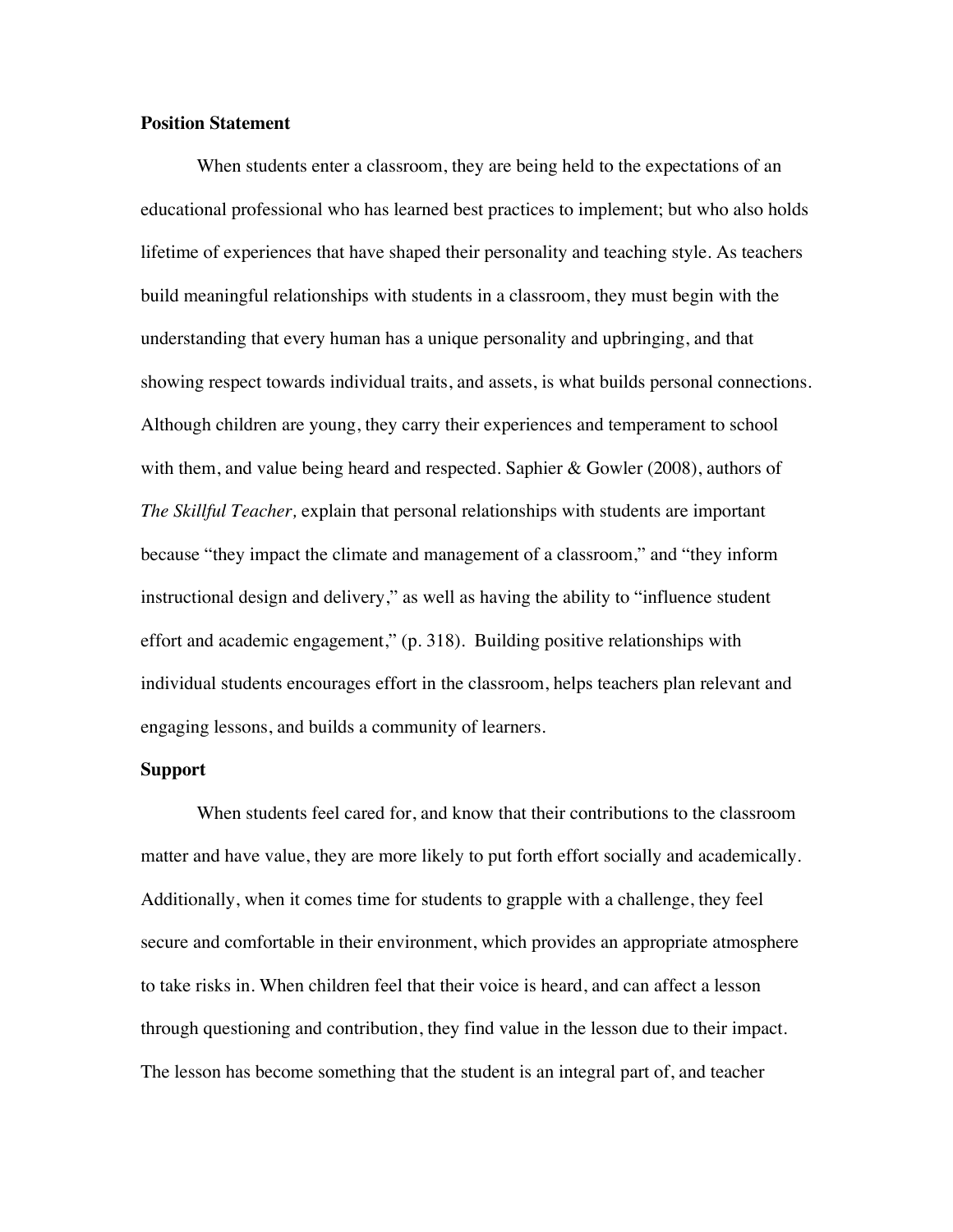guidance is welcomed and revered, as opposed to being considered as critical or offputting. Sanchez, Steece-Doran, & Jablon (2013) offer, "Children experience your attention and guidance as a caring embrace holding everything together. They know you're on their team," (p. 8). Once students feel like an essential part of the classroom, only then does effort and academic engagement become a priority. Saphier & Gowler (2008) offer, in reference to teacher/student relationship, "The relationship can serve as a vehicle for influencing academic identity, convincing students that they are capable of performing at high levels, and getting seemingly unmotivated students to come to school, stay in school, and complete assignments, participate in class, and persist in the face of academic challenges," (p. 319).

Although teachers can make students feel valued through acknowledgement of effort, taking the time to appreciate student's interests and preferred learning styles allows teachers to design lessons that will truly demonstrate respect of student's individuality. Saphier & Gowler (2008) state, "The better we know our students as individuals, the more information we have with which to make instructional decisions: how to make the content relevant and personally meaningful, how to hook student interests, how to group students for academic tasks, how to intervene or offer support, and so on," (p. 318). Understanding and responding to student strengths, preferences, areas for growth, and preferred styles helps to create a harmonious learning environment where students are able to participate in a way that motivates them, without changing the rigorous demands of the material, or learning outcomes.

When students feel that their individual strengths are valued, and that the teacher and classroom value their individuality, the classroom climate becomes a symphonic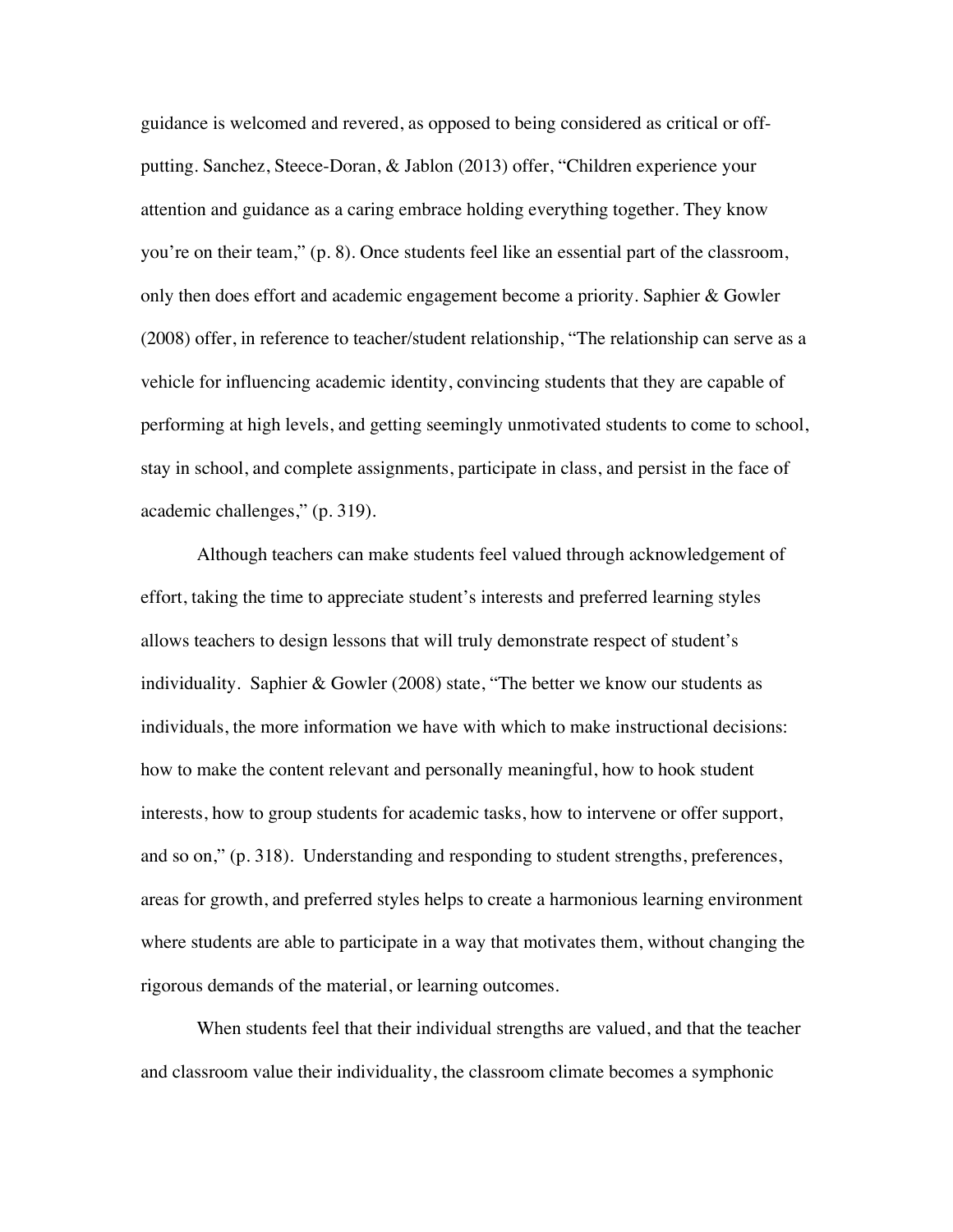community of learners. Dombro, Jablon, & Stetson (2011) offer, "The things you say and the things you do when you interact with children each day make a big difference in their lives," (p. 12). Within in a supportive learning community, children feel comfortable sharing their interests, are able to observe limits, can be pushed to grapple with difficult content, and make connections between experiences in their lives. Saphier & Gowler (2008) state, "The quality of relationships between teachers and students is a deep and constant backdrop to all that is transpiring in classrooms," (p. 326). When teacher and student relationships are built on a solid foundation of value and respect for one another, students can then begin to build positive relationships with peers; thus strengthening the classroom community of learners.

#### **Conclusion**

As teachers build positive relationships with individual students, by demonstrating respect for differences, by tailoring instruction to meet the needs of scholars, children put forth effort into their learning experiences, and a community of learners forms as a result. Teachers can learn more about their students through interest surveys at the beginning, middle, and three-quarter mark of the year; serving as a pulse check in the classroom, and gathering information on how to make instruction more engaging. Additionally, teachers can get to know students on a deeper level through conversation. By spending a mere two, uninterrupted, minutes a day talking to a particular student, teachers can learn a lot about the scholar, and also make the student feel valued and cared for. Doing this, each day, with the students who are most disengaged from the classroom community can help build the positive relationship necessary for any student to be successful as a contributing member of the classroom.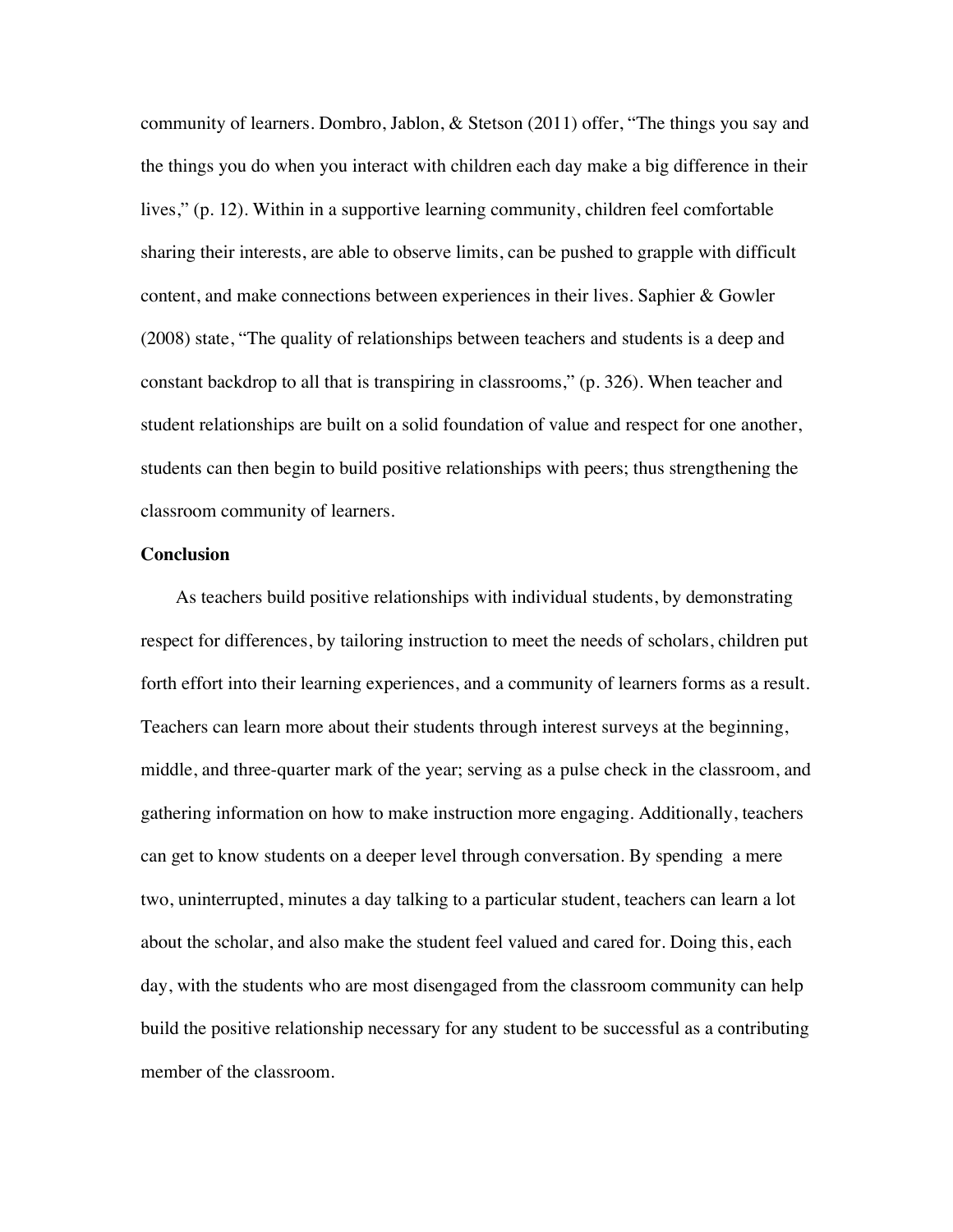### **References**

Dombro, A., Jablon, J., & Stetson, C. (2011). Powerful interactions begin with you. *Teaching Young Children, 4, 1st ser., 12-14. Retrieved April 2, 2017, from* http://www.naeyc.org/files/tyc/file/TYC\_V4N1\_Powerful\_Interactions.pdf

Sanchez, D. D., Steese-Doran, D., & Jablon, J. (2013). Planning for positive guidance: powerful interactions make a difference. *Teaching Young Children,6*, 2nd ser., 8-10. Retrieved April 2, 2017, from http://www.naeyc.org/tyc/files/tyc/file/V6N2/Planning%20for%20Positiv e%20Guidance.pdf

Saphier, J, & Gower R. (2008). The skillful teacher: building your teaching skills. (5<sup>th</sup> Edition) MA: Research for Better Teaching Inc.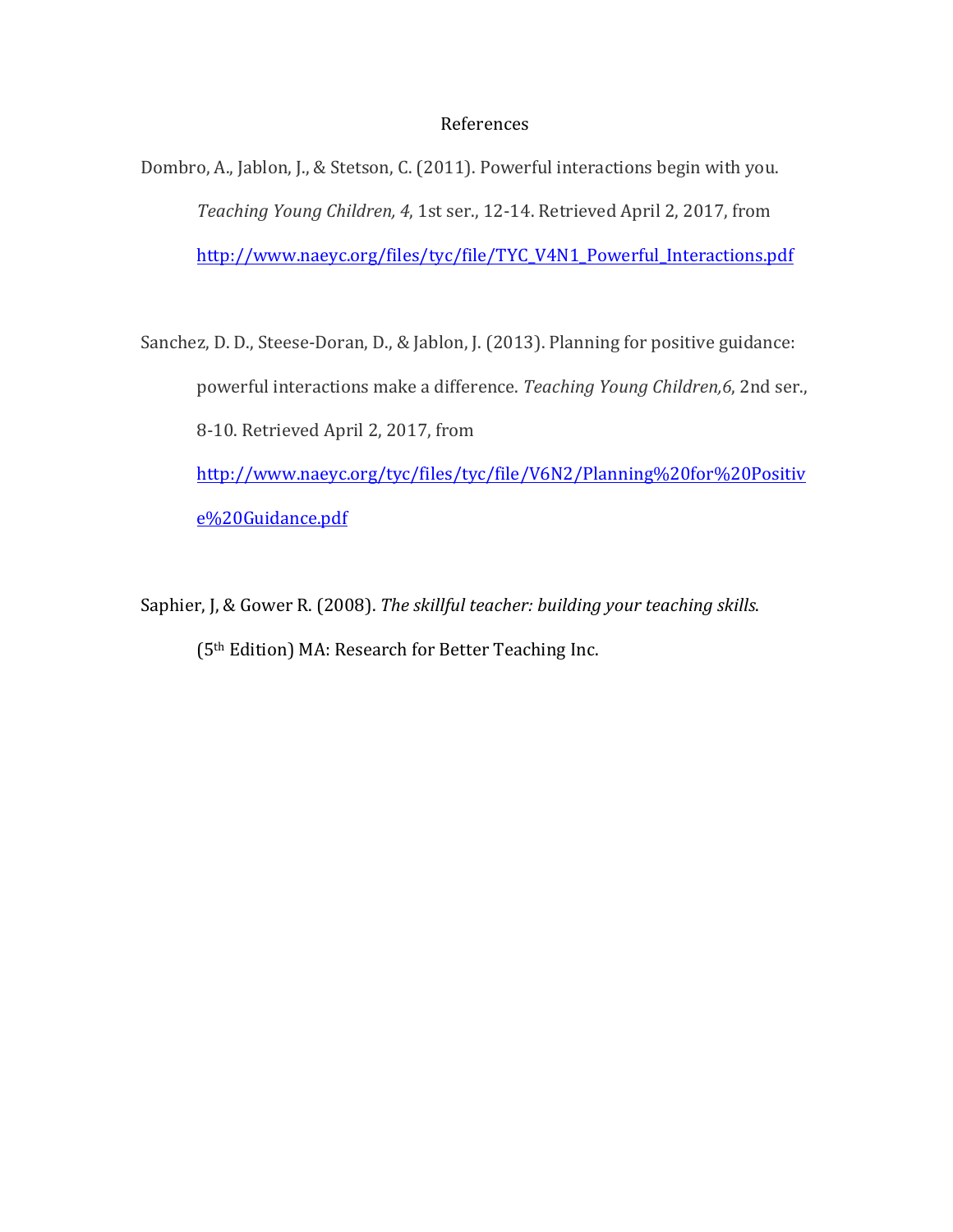# **Position Paper: Pedagogical Content Knowledge**

Rachel Terlop

Trinity Washington University

Dr. Tamyka Morant

**EDTE 689** 

April 27, 2017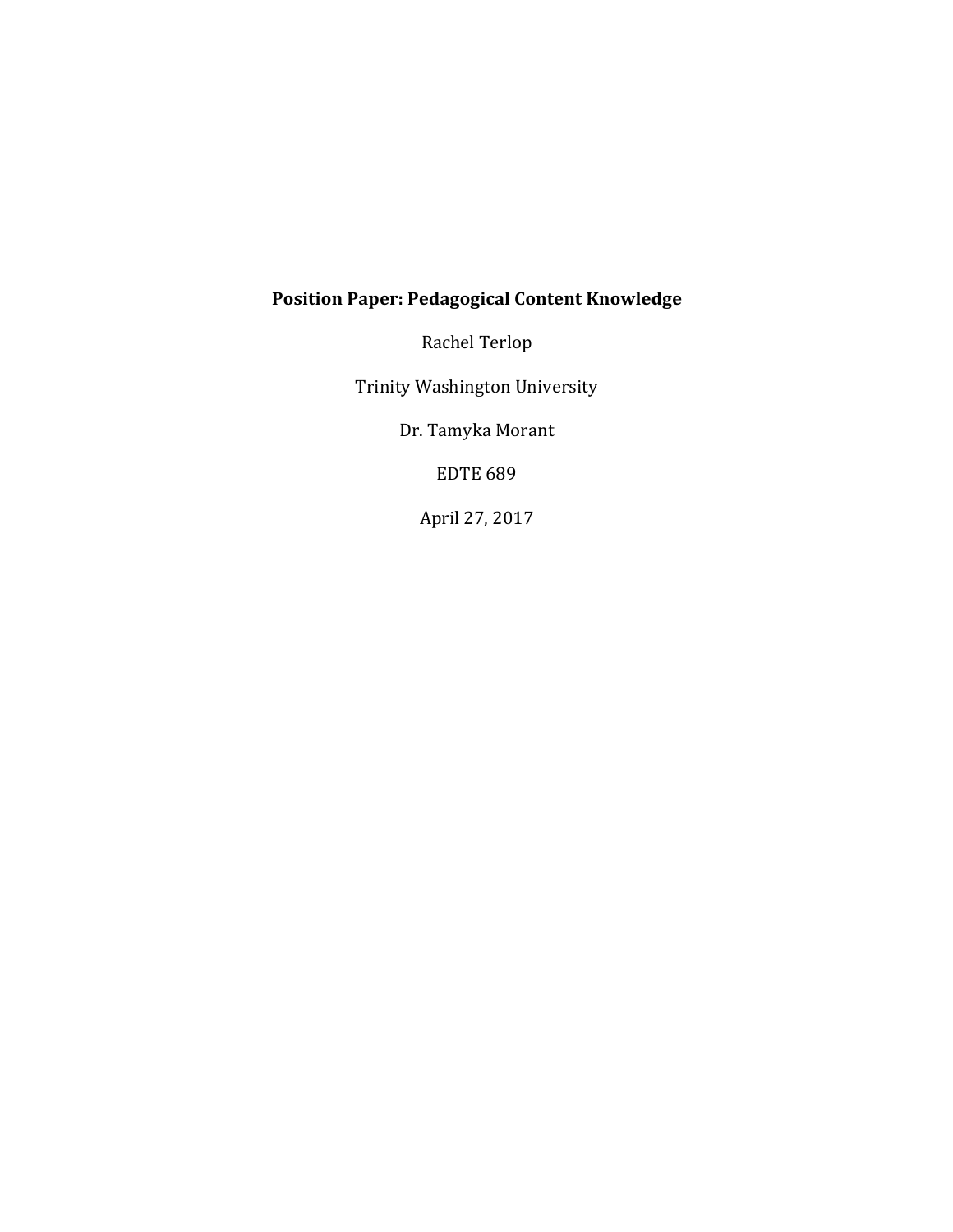### **Position Statement**

When teaching children how to read, the Jan Richardson Guided Reading protocol provides a structured pathway to lead readers in developing their literacy skills. "Guided reading is strategic, differentiated small-group reading instruction," (Richardson, 2016, p. 222). Jan Richardson's *Next Step Guided Reading in Action: Grades K-2* (2013) outlines the specific steps in teaching children how to read. Jan Richardson's *Next Step Guided Reading in Action: Grades K-2* (2013) provides structured lesson plan templates for Pre-A Readers, Emergent Readers, Early Readers, Transitional Readers, and Fluent Readers. Each lesson plan template features vocabulary instruction, reading, word study, and writing. By focusing on these four aspects of literacy, children are supported in not only their ability to read and decode, but also understand the book, and respond to it at their ability level.

## **Support**

When deciding what small group to place children in, teachers want to ensure that the students are being provided a book that can be decoded, and comprehended. After teachers pre-assess students, and determine their reading level, only then can strategic small groups be formed. "Teachers match students with challenging books that are at their instructional reading level and support their next reading goal," (Richardson, 2016). Books that are at students instructional level are slightly more challenging than what students can read independently, but still within range of understanding and decoding ability. As teachers choose books that push student's reading abilities, they are carefully organizing "their interactions with children to move them forward in concept development through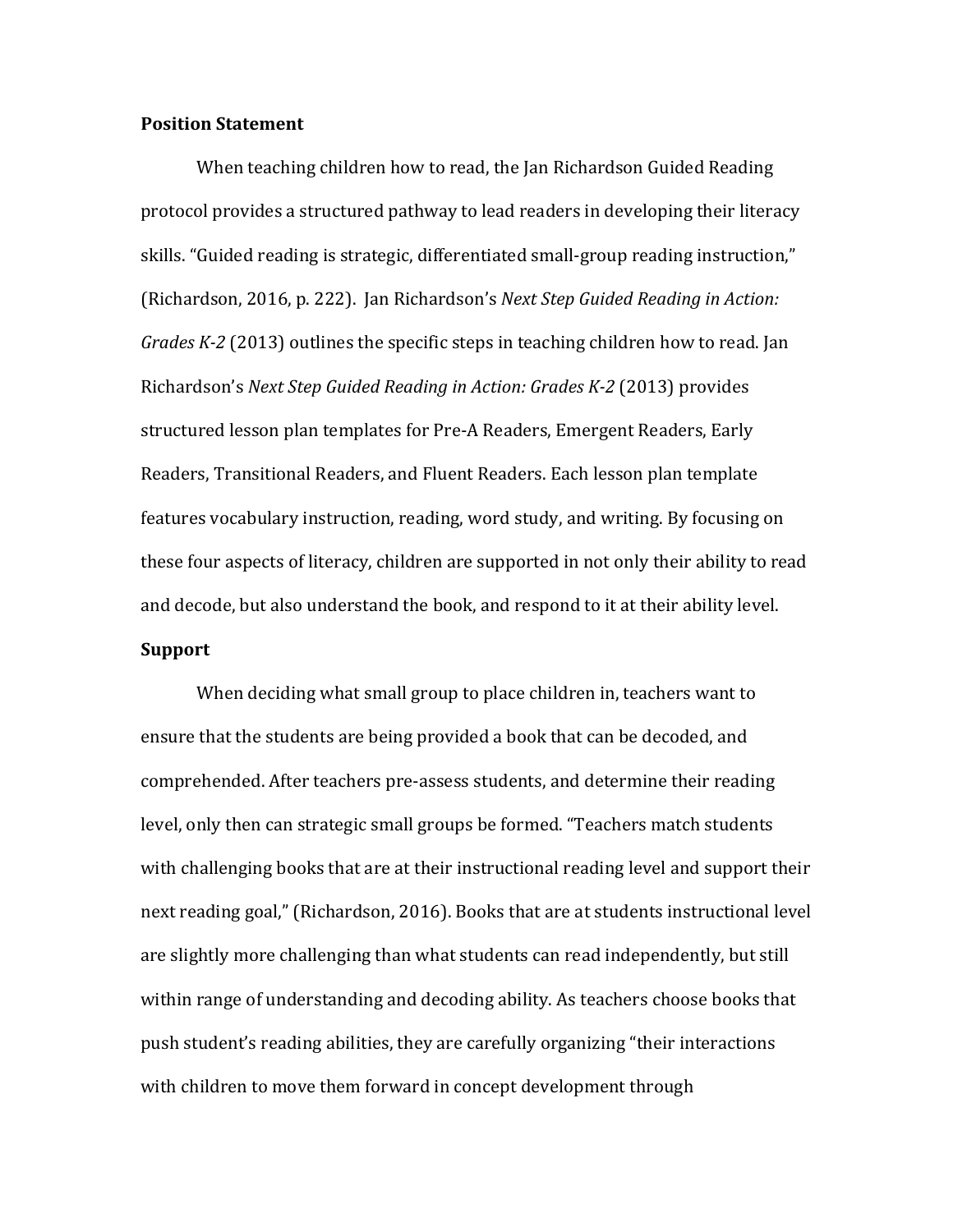understanding of what Vygotsky (1978) termed the *zone of proximal development*" (Seefeldt, Galper, & Jones, 2012). The zone of proximal development being knowledge that students can access with support and scaffolding. Once choosing a book, teachers must then preview the book to pull out one to two vocabulary words that need to be highlighted before students begin reading. Featuring one or two unique words, with definition or spelling pattern unknown, will allow children to get a sense of what the story will be about. Giving away more than a few vocabulary words provides too heavy of a scaffold for students, and does not allow them to grapple with the new story. After allowing students to read their guided reading book for four to five minutes, teachers may stop the children and ask clarifying questions, or inferences about the story. During this time, teachers can check for comprehension, and clarify any confusion from the text.

Following the reading of the story comes time for word study. During this portion of the guided reading protocol, the teacher explicitly teachers a sight word, vowel pattern, or welded sound for children to apply in writing. Richardson suggests the use of sound boxes; small rectangles in a horizontal row, in which students write each sound of the word. Sound boxes can be used "to organize information graphically," and help students "become visual learners," (McDermott, p. 30). When teaching a vowel team, for example, the teacher would explicitly teach the team and demonstrate its use within *one* sound box before encouraging children to apply the vowel team in their sound boxes independently. Students participating in all ability level guided reading groups can utilize sound boxes. Richardson (2013)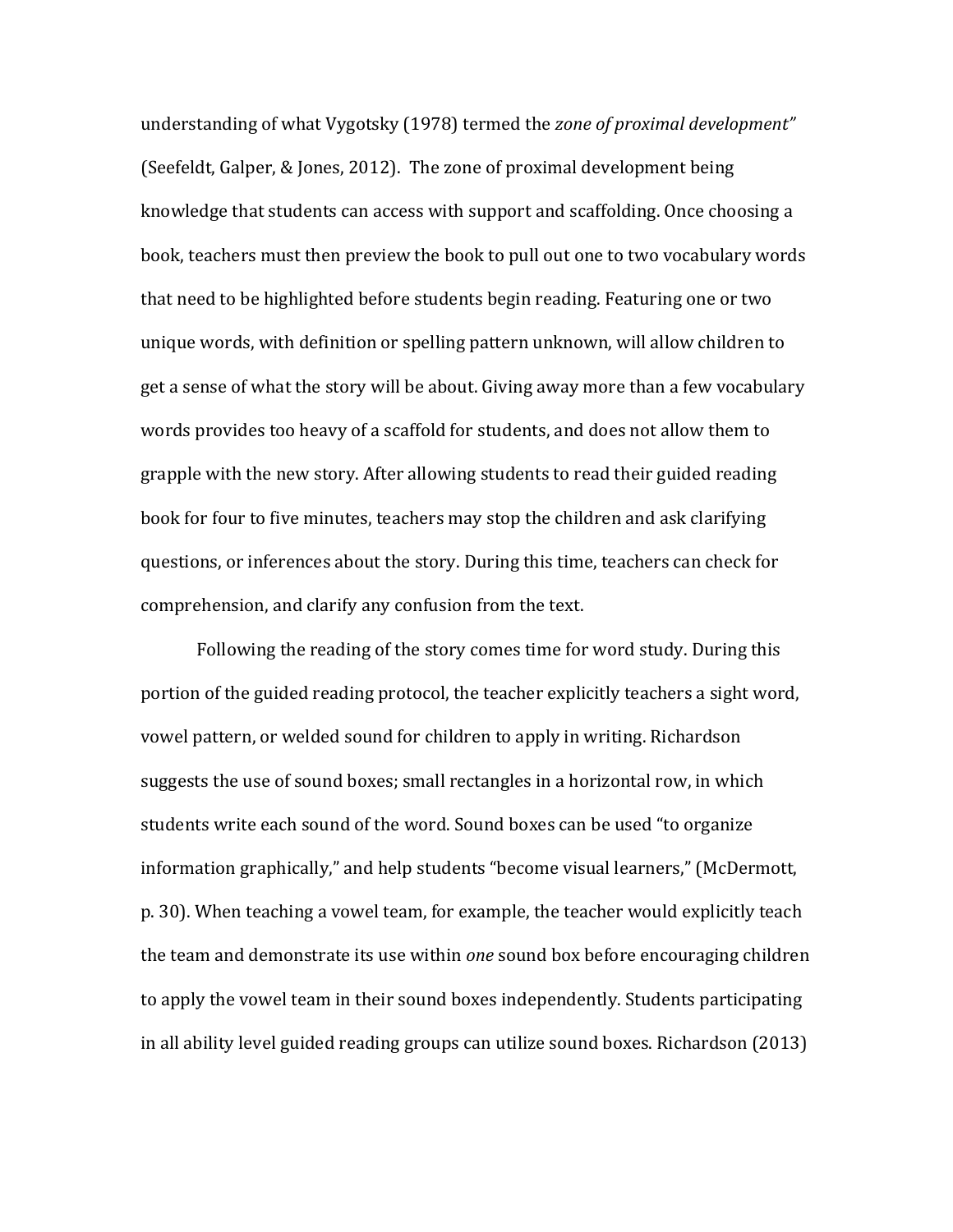states that all "Students will use this template for segmenting words during word study," (Richardson, p. 23).

In the writing portion of Jan Richardson's guided reading protocol, teachers can choose to apply new word study knowledge, or ask higher-order thinking questions and allow students time to reflect on the reading, make inferences, or provide text-based evidence to a question. This is an opportunity for teachers to hold individualized writing conferences and speak directly to students about their personal writing goals, and give specific feedback on how to improve writing.

## **Conclusion**

Jan Richardson's guided reading protocol allows teachers to teach specific reading skills to learners who are approximately on the same reading level, whilst all sharing a common text. "The small-group model allows teachers to target specific learning needs, provide appropriate scaffolding, and gradually reduce support to promote independence," (Richardson, 2016). As each lesson features vocabulary instruction, reading, word study, and writing, teachers are supporting students in not only their ability to read and decode, but also comprehend and respond to a story at their instructional level.